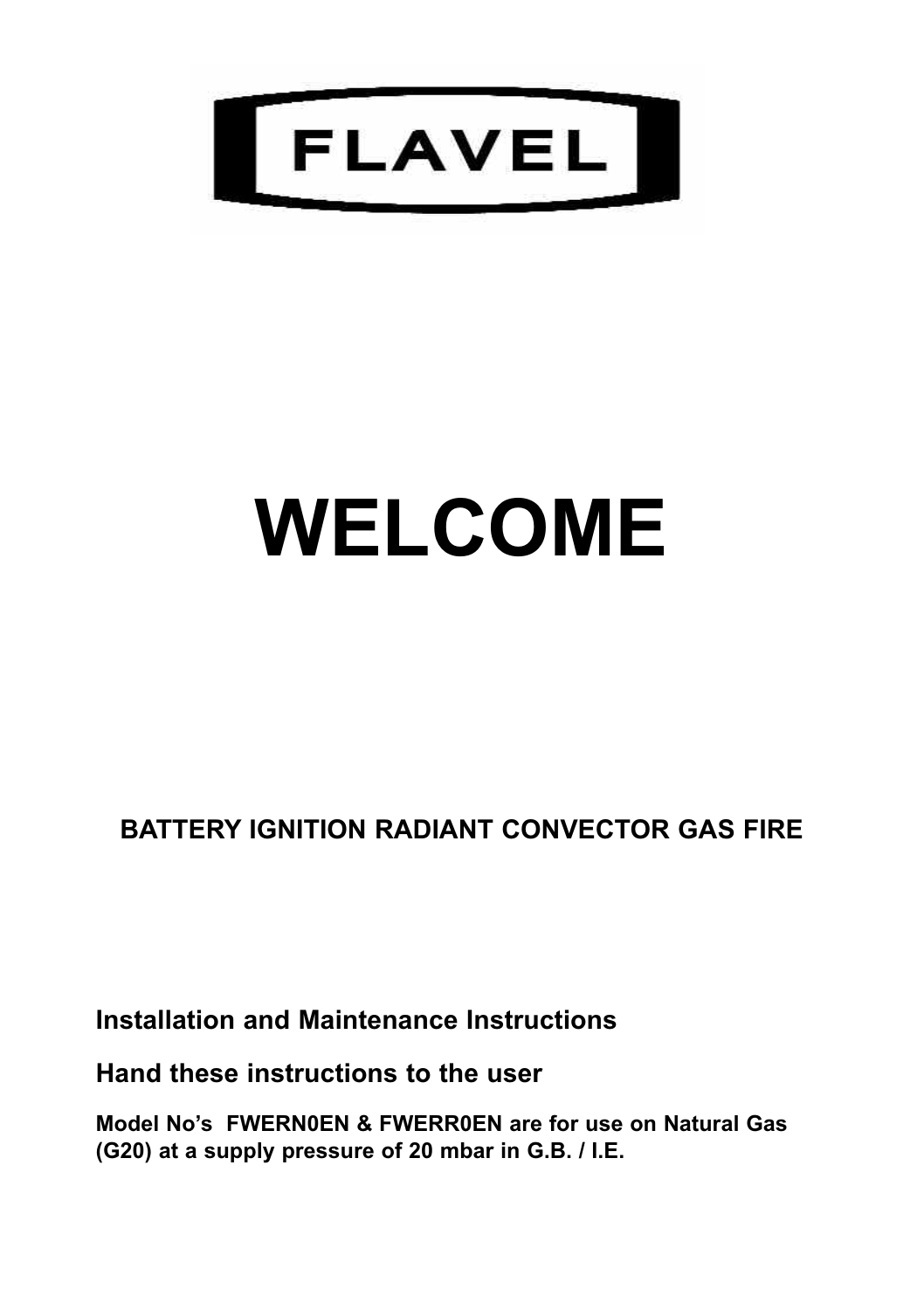# **CONTENTS**

#### **Contents**

| <b>Installation Instructions</b> |       | Page                                   |           |
|----------------------------------|-------|----------------------------------------|-----------|
| Appliance Data                   |       |                                        | 3         |
| Section 1                        | 1.1   | Conditions of installation.            | 4         |
|                                  | 1.2   | Flue & chimney suitability             | 4         |
|                                  | 1.3   | Fireplace/surround suitability         | 5         |
|                                  | 1.4   | Shelf position                         | 5         |
|                                  | 1.5   | Side clearance                         | 5         |
|                                  | 1.6   | Closure plate                          | 5         |
|                                  | 1.7   | Flue & chimney inspection              | $5-6$     |
|                                  | 1.8   | Chimney catchment space                | 6         |
|                                  | 1.8.1 | Brick built chimney                    | $6 - 7$   |
|                                  |       | 1.8.2 Fitting to pre-fab. twin wall    |           |
|                                  |       | metal flueboxes                        | 7         |
|                                  | 1.8.3 | Fitting to pre-cast flue installations | 8         |
|                                  | 1.9   | Hearth fitting                         | 8         |
|                                  | 1.10  | Spillage monitoring system             | 8         |
| Section 2                        | 2.1   | Packing check list                     | 9         |
|                                  | 2.2   | Installation of fire                   | $9 - 10$  |
|                                  | 2.3   | Gas connection                         | 11        |
|                                  | 2.4   | Gas tightness                          | 11        |
|                                  | 2.5   | Completing the assembly                | 11        |
|                                  | 2.6   | Fitting the battery                    | $11 - 12$ |
| Section 3                        | 3.1   | Lighting the appliance                 | 12        |
|                                  | 3.2   | Checking for clearance of              |           |
|                                  |       | combustion products                    | 13        |
|                                  | 3.2   | <b>Final checks</b>                    | 14        |
|                                  | 3.4   | Electrical connection                  | 14        |

# Section 4

# **Maintenance Instructions**

| 4.1   | General access for servicing            | 15        |
|-------|-----------------------------------------|-----------|
| 4.1.1 | Removal of the upper canopy             | $15 - 16$ |
| 4.2   | Removal of the burner assembly          | $16 - 17$ |
| 4.3   | Removal of the control tap              | 18-19     |
| 4.4   | Removal of the ODS                      | 19        |
| 4.5   | Removal / replacement of the radiants   | 19        |
| 4.6   | Removal / replacement of the lightbulbs | 19-20     |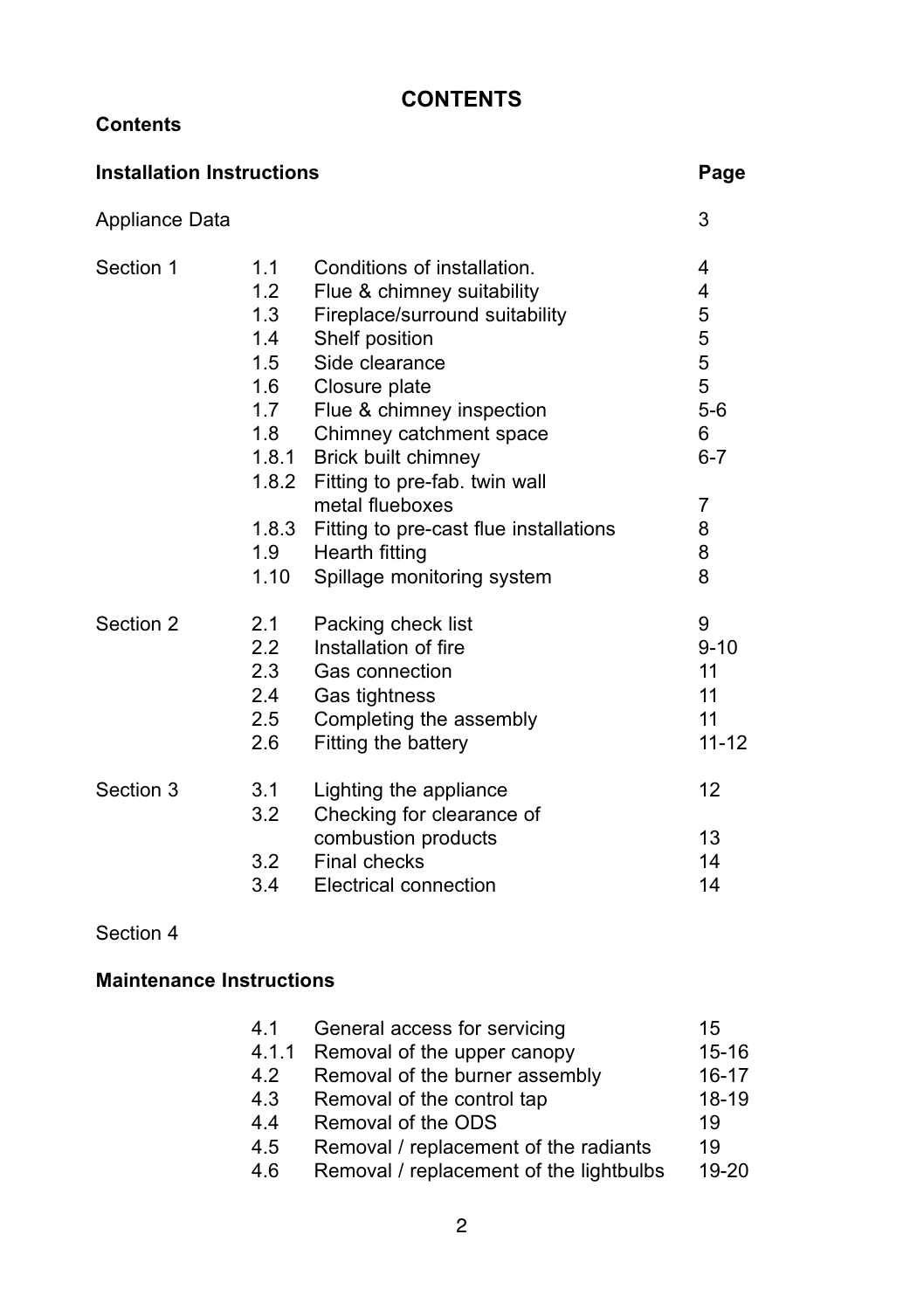# **APPLIANCE DATA**

| Main injector (1 off)   | Bray Elbow size 420, Cat 82             |
|-------------------------|-----------------------------------------|
| Pilot Type.             | Copreci Single Flame                    |
| Type                    | 21100 / 161                             |
| Max. Gross Heat Input : | 6.6 kW                                  |
| Min. Gross Heat Input:  | 2.0 kW                                  |
| Cold Pressure:          | 20.0 +/- 1.0 mbar (8.0 +/- 0.4 in w.g.) |
| lgnition:               | Battery Ignition, 1.5V                  |
| Electrode Spark Gap:    | $4.0 \text{ mm}$                        |
| Weight (Packed):        | 21.5 kg                                 |
| Supply Voltage          | 230V ac, 50Hz                           |
| Fuse Rating             | 3 Amp                                   |
| Mains Cable             | 1 x 1.8M PVC 1mm <sup>2</sup>           |
| Illumination            | 2 x 60W BC Fireglow Bulb                |

#### **Firebox Dimensions (with case fitted)**

| Width :                                 | 715mm             |
|-----------------------------------------|-------------------|
| Height: (without feet fitted)           | 680mm             |
| Depth:                                  | 300 <sub>mm</sub> |
| Height to top of the flue spigot: 420mm |                   |
|                                         |                   |

| Gas Connection: | 8mm compression      |
|-----------------|----------------------|
|                 | (Supplied with fire) |

#### **Efficiency Declaration**

The efficiency of this appliance has been measured as specified in BS 7977-1 : 2002 and the result is 67%.

The gross calorific value of the fuel has been used for this efficiency calculation.

The test data from which it has been calculated has been certified by BSI. The efficiency value may be used in the UK Government's Standard Assessment Procedure (SAP) for energy rating of dwellings.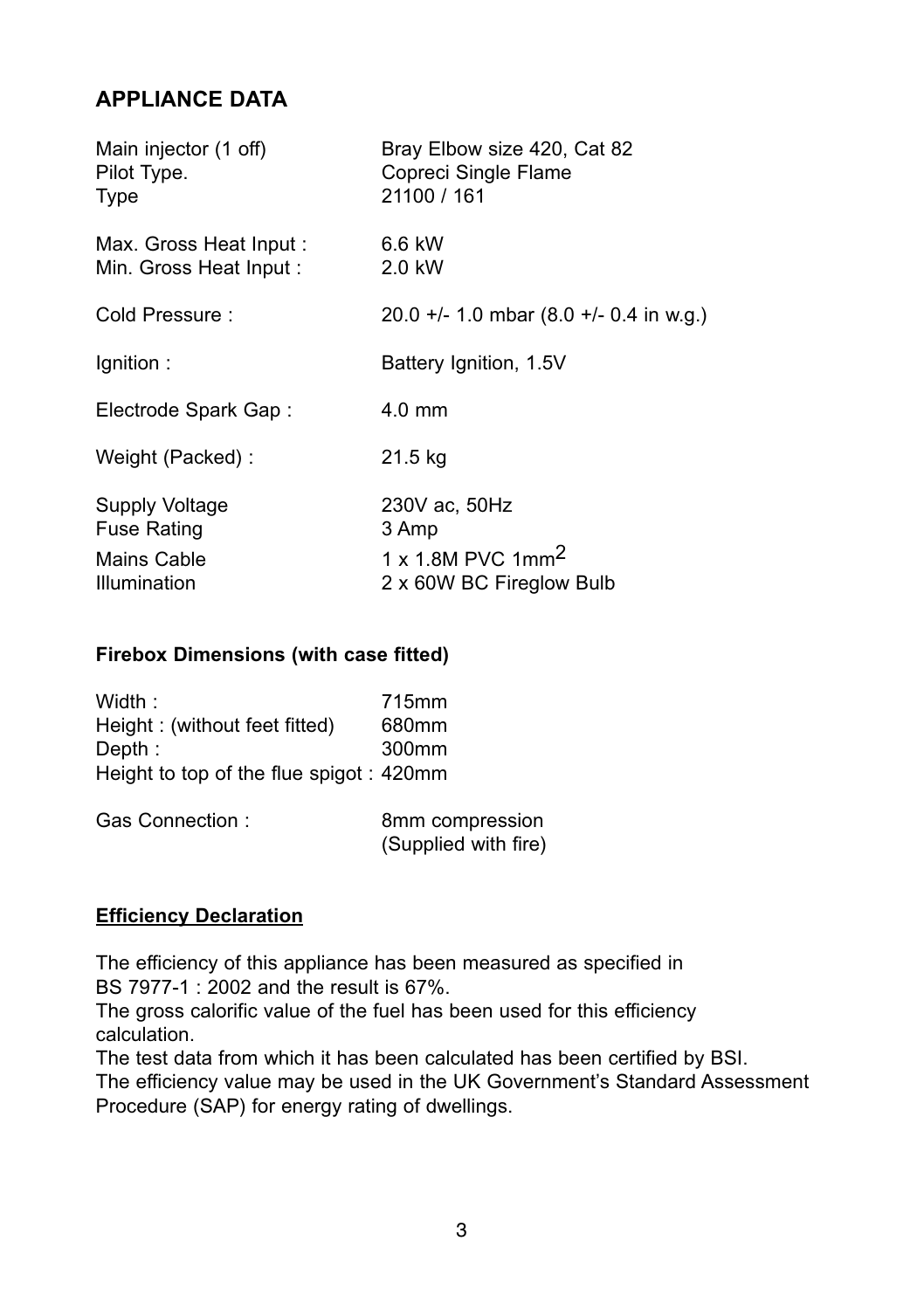# **1.1 CONDITIONS OF INSTALLATION**

# **In Great Britain :-**

It is law that all gas appliances are installed only by a GAS SAFE registered installer in GB, in accordance with these installation instructions and the Gas Safety (Installation and use) Regulations 1998. Failure to install appliances correctly could lead to prosecution. It is in your own interest and that of safety to comply with the law.

The installation must also be in accordance with all relevant parts of the Local and National Building regulations where appropriate, the Building Regulations (Scotland Consolidation) issued by the Scottish Development Department, and all relevant recommendations of the following British Standard Code of Practice, and in accordance with the latest IEE Wiring Regulations.

| $\mathbf{1}$ . | B.S. 5871. Part 1. Installation of Gas Fires.                      |
|----------------|--------------------------------------------------------------------|
| 2.             | B.S. 5440.: 2000 Parts 1 & 2. Installation of Flues & Ventilation. |
| 3.             | B.S. 6891. Installation of Gas Pipework.                           |
| 4.             | B.S. 6461. Part 1. Installation of Chimneys & Flues.               |
| 5.             | B.S. 1251. Open Fireplace Components.                              |
| 6.             | B.S. 715. Metal Flue pipes for Gas Appliances.                     |
| 7.             | B.S. E.N. 1858 Clay Flue blocks and Terminals.                     |
| 8.             | B.S. 7566 Installation of factory-made Chimneys.                   |

#### **Ventilation Requirements**

**For use in G.B. purpose built ventilation is not normally required for this appliance.**

#### **In Republic of Ireland :-**

**For use in I.E. this appliance must be installed in accordance with the rules in force by a competent person and used only in a sufficiently ventilated space. Please consult document** *I.S. 813 : 1996 Domestic Gas Installation***, issued by the National Standards Authority of Ireland.**

# **1.2 FLUE AND CHIMNEY SUITABILITY**

The appliance is designed for use with conventional brick built chimneys or lined chimneys and pre – fabricated flues. It is also suitable for use with pre-cast flue blocks conforming to BS EN 1858 and metal flue boxes conforming to BS 715. All flues must conform to the following minimum dimensions.

| Minimum diameter of circular flues                    | $125 \text{ mm}$ |
|-------------------------------------------------------|------------------|
| Minimum effective height of all flue types            | 3 metres         |
| <b>Minimum cross sectional area of Pre-cast Flues</b> | 122.7 $cm2$      |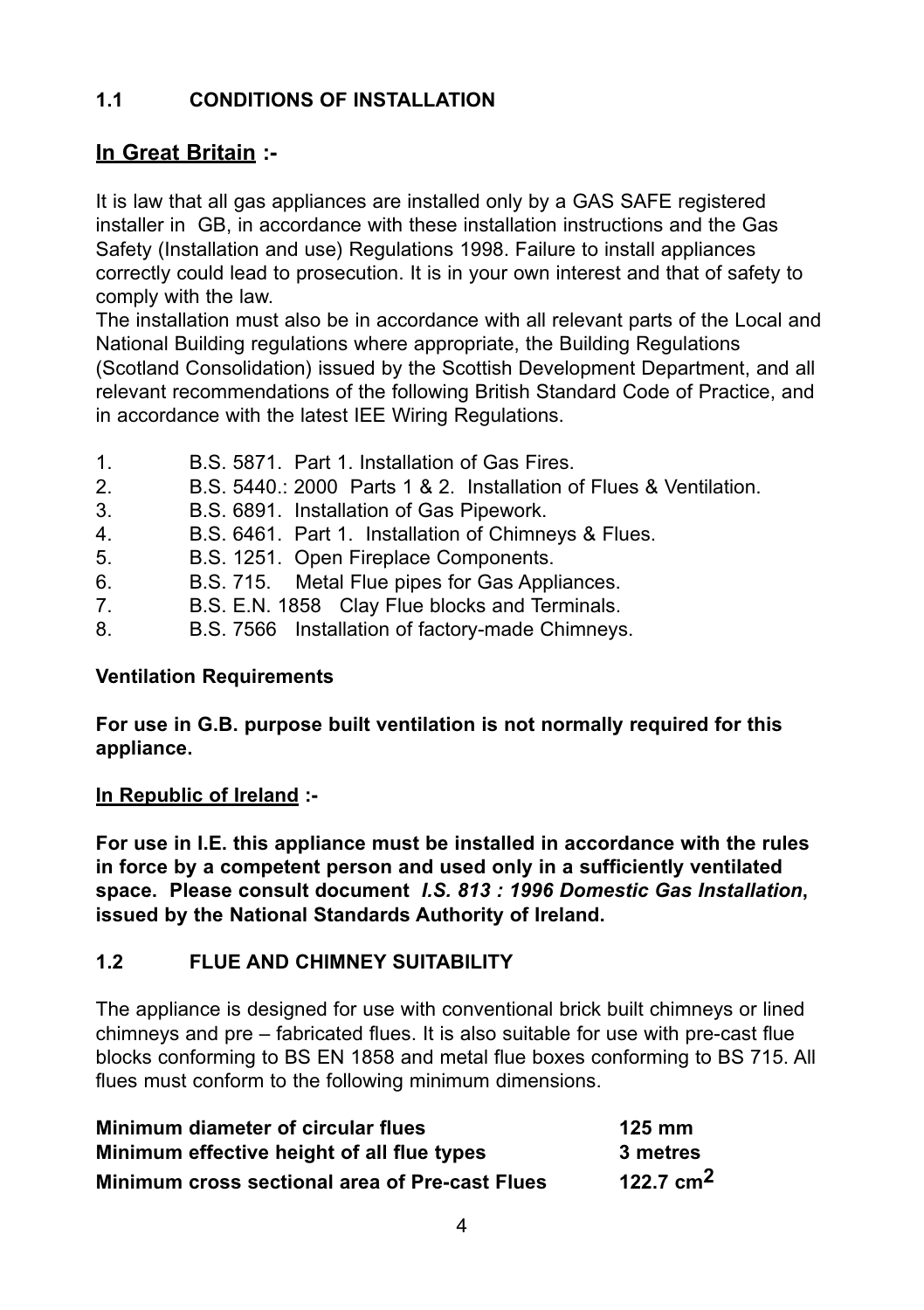# **1.3 FIREPLACE / SURROUND SUITABILITY**

The fire is suitable for hearth mounting or wall mounting. It must **not** be fitted directly onto a carpet or other combustible material. It must **not** be fitted to combustible walls.

This fire is suitable for the following hearth / surround types:

Non-combustible hearths / surrounds.

Purpose made proprietary hearths / surrounds with a minimum temperature rating of  $150^{\circ}$ C.

**If a heating appliance is fitted directly against a wall without the use of a fireplace or fire surround, soft wall coverings such as wallpaper, blown vinyl, etc. could be affected by the heat and may, therefore scorch or become discoloured. Please bear this in mind when installing or decorating.**

# **1.4 SHELF POSITION**

The fire may be fitted below a combustible shelf providing there is a minimum distance of 100 mm above the top of the fire and the shelf does not project more than 150 mm. If the shelf overhangs more than 150 mm the distance between the fire and the shelf must be increased by 25 mm for every 25 mm of additional overhang over 150 mm.

# **1.5 SIDE CLEARANCE**

A minimum clearance of 100mm should be allowed on either side of the fire for servicing. Any fire surround uprights should not project forward by more than 100mm.

NOTE. The fire must be installed so that no part of a combustible side wall when measured laterally is less than 500mm from the radiants.

# **1.6 CLOSURE PLATE**

A closure plate is supplied with this fire and **must** be fitted. The closure plate must be sealed to the fireplace or surround opening with suitable adhesive tape. See section 2.2.2.

# **1.7 FLUE / CHIMNEY INSPECTION**

Before commencing installation, a flue or chimney should be inspected to ensure that all the following conditions are satisfied.

a) Check that the chimney / flue only serves one fireplace and is clear of any obstruction. Any obstruction. Any dampers or register plates must be removed or locked in the open position.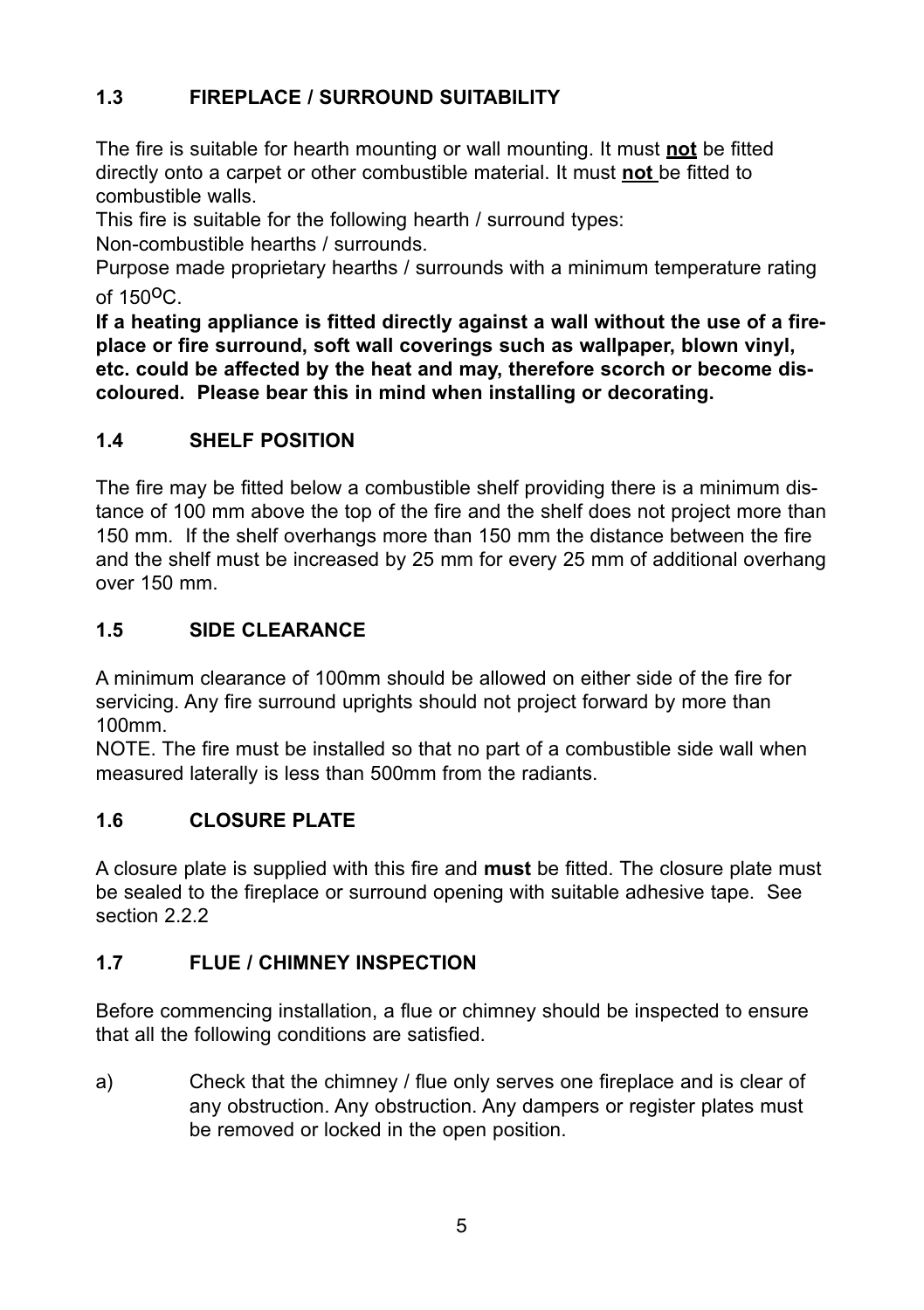b) Brick / stone built chimneys and any chimney or flue which has been used for an appliance burning fuel other than gas must be thoroughly swept. The base of the chimney/flue must also be thoroughly cleared of debris etc.

Any under floor air supply to the fireplace must be completely sealed off.

Ensure that the inside of the chimney/flue is in good condition along its length and check that there is no leakage of smoke through the structure of the chimney during and after the smoke pellet test.

With pre-cast flues it is especially important to check the inside of the flue for extruded cement / sealant protruding from the joints between the flue blocks. If present, these should be removed by rodding the flue before proceeding with the installation.

Using a smoke pellet, check that there is a positive up draught present in the chimney / flue and that the smoke can be seen issuing from the terminal / chimney pot outside. There must be no leakage of smoke through the structure of the chimney during or after the smoke pellet test and it is important to check inside upstairs rooms adjacent to the chimney / flue. Check the chimney pot / terminal and general condition of the chimney brickwork or masonry. If the chimney or flue is in poor condition or if there is no up draught do not proceed with the installation. If there is a history of down draught conditions with the chimney / flue, a tested and certified flue terminal or cowl suitable for the relevant flue type should be considered.

#### **A spillage test must always be carried out during commissioning of the appliance.**

#### **1.8 CHIMNEY CATCHMENT SPACE.**

#### 1.8.1 Brick Built Chimneys.

The catchment space below the flue spigot should be as deep as possible, and must not be less than 250mm measured from the bottom of the flue spigot to the bottom of the catchment space, or to the top of any "bricking-up" of the fireplace, whichever is the least. See Fig. 1.

The flue spigot must pass through the closure plate at least 25mm and have a minimum clearance of 50mm between its open end and the nearest obstruction. There must be a minimum clearance of 165mm between the back of the closure plate and the back of the catchment space. See Fig. 1 overpage.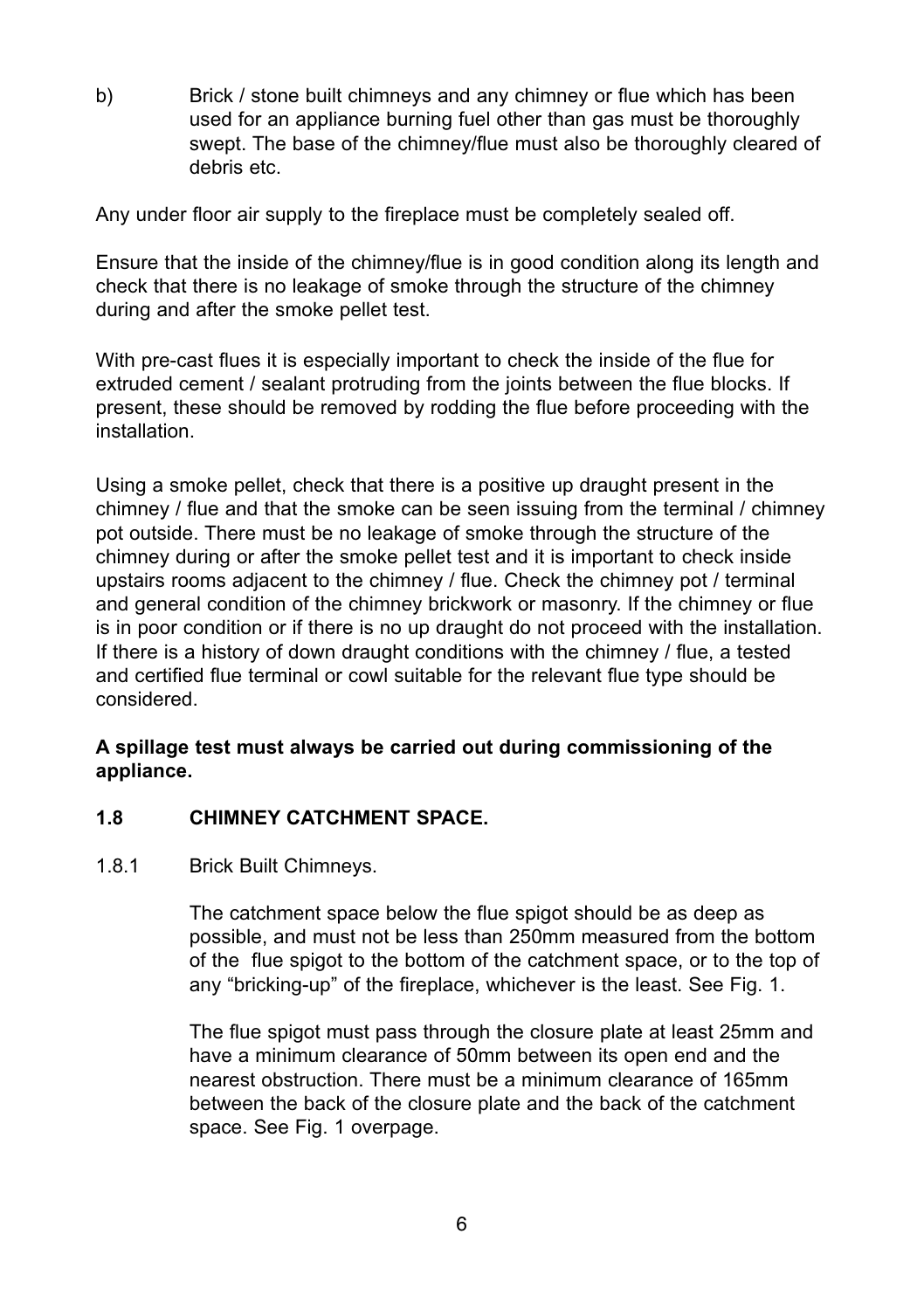The front opening of the fireplace must be between 305mm and 440mm wide, and between 470mm and 650mm high. If the opening is larger than this, then a surround must be constructed in a suitable non-com bustible material to create an opening to these limits. Allow a minimum flat surface of 20mm around the opening to ensure that the closure plate can be sealed to the fireplace.

Any surround must be sealed to the fireplace to prevent leakage. The operation of the chimney should be tested a detailed as in section 1.7.

Note. A flue spigot extension of up to a maximum total length of 125mm may be fitted if necessary, providing that a minimum clearance 50mm between its open end and nearest obstruction is always maintained.

#### **Fig.1. Chimney Catchment Space.**



1.8.2 Fitting to Pre-Fabricated twin wall metal Flue Boxes.

The appliance may be fitted to a twin wall metal flue box conforming to the constructional requirements of BS 715, (for example the Selkirk LFE 125 box). The box must have a minimum flue diameter of 125mm internal and minimum internal dimensions of 160mm deep by 580mm high by 350mm wide. There are no maximum dimensional requirements for the box. The top face of the box must be insulated with a minimum thickness of 50mm of non-combustible mineral wool insulation or similar material. The flue box must stand on a non-combustible base of minimum thickness 12mm.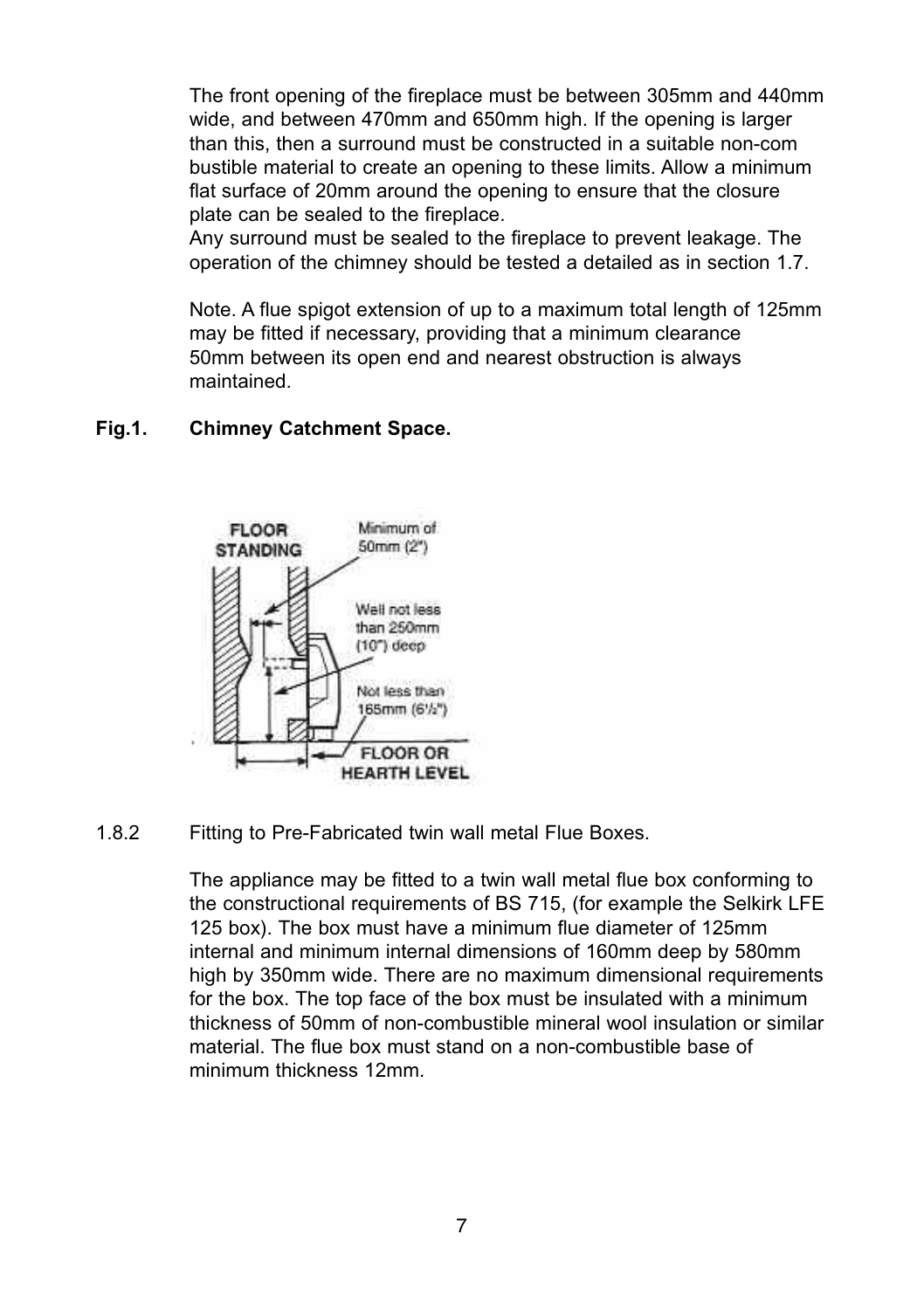#### 1.8.3 Fitting to Pre-Cast Flue Installations.

The appliance is suitable for use with pre-cast flues conforming to BS EN 1858. The pre-cast opening must be a minimum of 122.7cm2 or equivalent cross-sectional area and have a minimum effective flue height of 3 metres. The flue spigot restrictor must be removed when installing into pre-cast flue applications

**This appliance has been tested for use in a pre-cast flue block complying with BS EN 1858. In accordance with BS EN 1858, pre-cast flues built with directly plastered faces (front or rear) are not correctly installed as to ensure proper operation with any type of gas fire. In some instances of this flue construction, temperature cracking of surface plaster may occur through no fault of the appliance. An air gap or some form of insulation material should be installed to prevent normal flue temperatures from damaging wall surfaces.**

#### **1.9 HEARTH FITTING**

This appliance must only be installed on to a level concrete or noncombustible hearth. The feet must not be removed when installing directly onto a hearth.The hearth material must be a minimum thickness of 13 mm with the top surface at least 50 mm above the floor level. The hearth **must** be fitted symmetrically about the fire opening and have a minimum width of 760 mm and a minimum projection of 300 mm forwards from the fire opening.

#### **1.10 SPILLAGE MONITORING SYSTEM**

This appliance is fitted with an atmosphere sensing spillage monitoring system in the form of an oxygen sensing pilot. This is designed to shut the fire off in the event of partial or complete blockage of the flue causing a build up of combustion products in the room in which the fire is operating. **The following are important warnings relating to the spillage monitoring system:**

The spillage monitoring system must not be adjusted by the Installer. The spillage monitoring system must not be put out of action. When the spillage monitoring system is exchanged, only a complete original Manufacturers part may be fitted. It is not possible to replace individual parts on the pilot system on the appliance, only a complete pilot assembly (including thermocouple) may be fitted.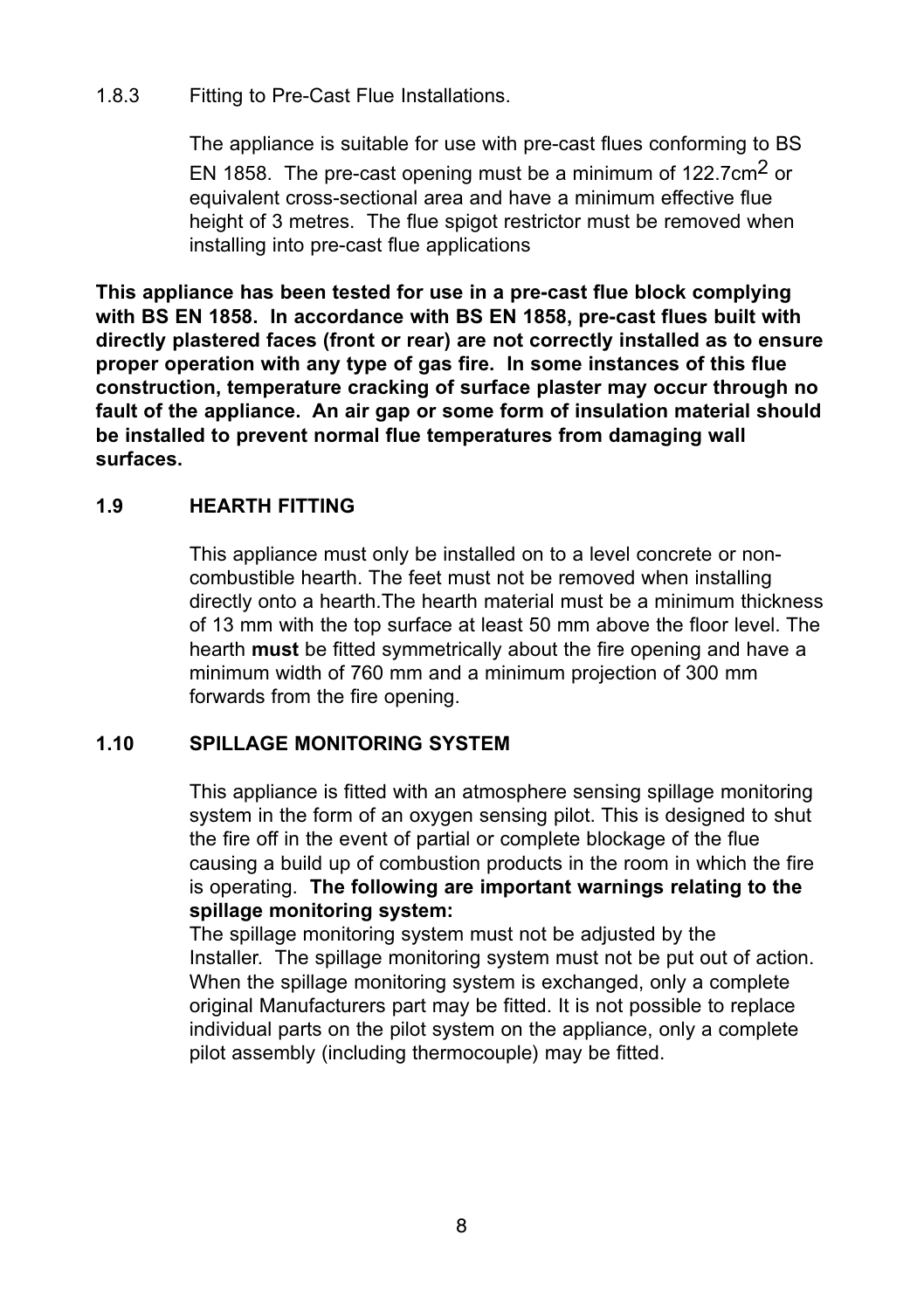# **2.1 PACKING CHECK LIST**

 off Firebox / Burner Assembly off Flue Spigot off Closure Plate off AA Battery off Literature / Loose Items Pack off Ceramic Radiants – packed inside top fitting

#### **2.2 INSTALLATION OF FIRE**

- 2.2.1 Preparation.
- a) Remove the dress guard by springing the location wires out at the top and lifting away. See Fig. 2. **Take care not to scratch the trim.**

#### **Fig. 2 Remove the Dress Guard.**



- b) Remove the flue spigot restrictor if the fire is to be fitted to a pre cast flue. The flue spigot restrictor is attached to the spigot with two screws.
- c) Fit the flue spigot to the back panel using four screws provided.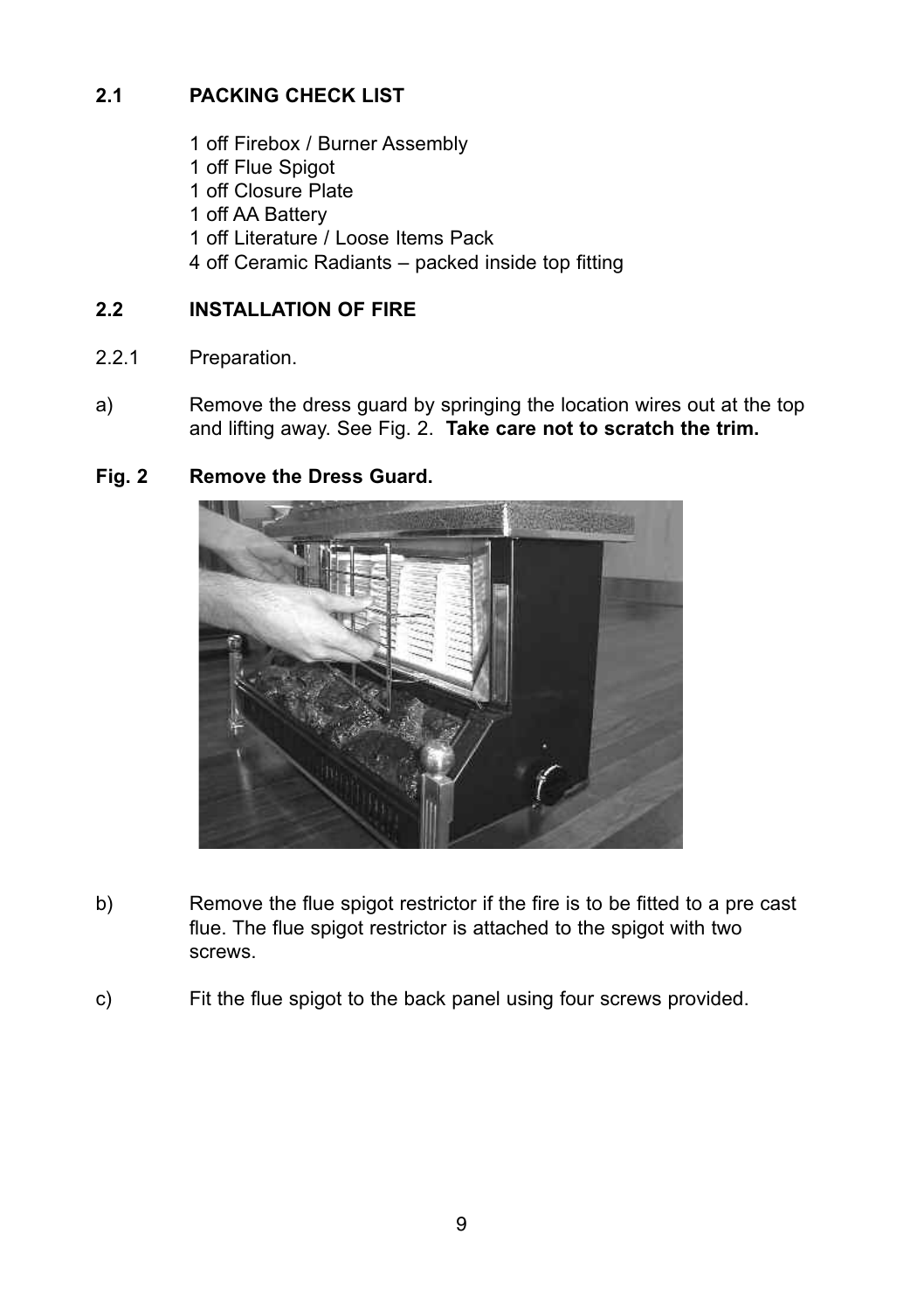#### **Closure plate.**

a) Fit the closure plate to the fireplace opening and ensure that it has a flat sealing area of at least 10mm sealed on all sides. See Fig. 3 below Dimensions stated are for closure plate supplied



**Fig. 3**

Check the operation of the chimney as follows:-

Apply a smoke match to the flue spigot opening in the closure plate and observe the smoke. If there is a definite flow into the opening then proceed with the installation. If there is not a definite flow into the opening, pre-heat the chimney for about two minutes and retest for flow. If there still is no definite flow into the opening, the chimney may require attention. DO NOT FIT THE FIRE-SEEK EXPERT ADVICE.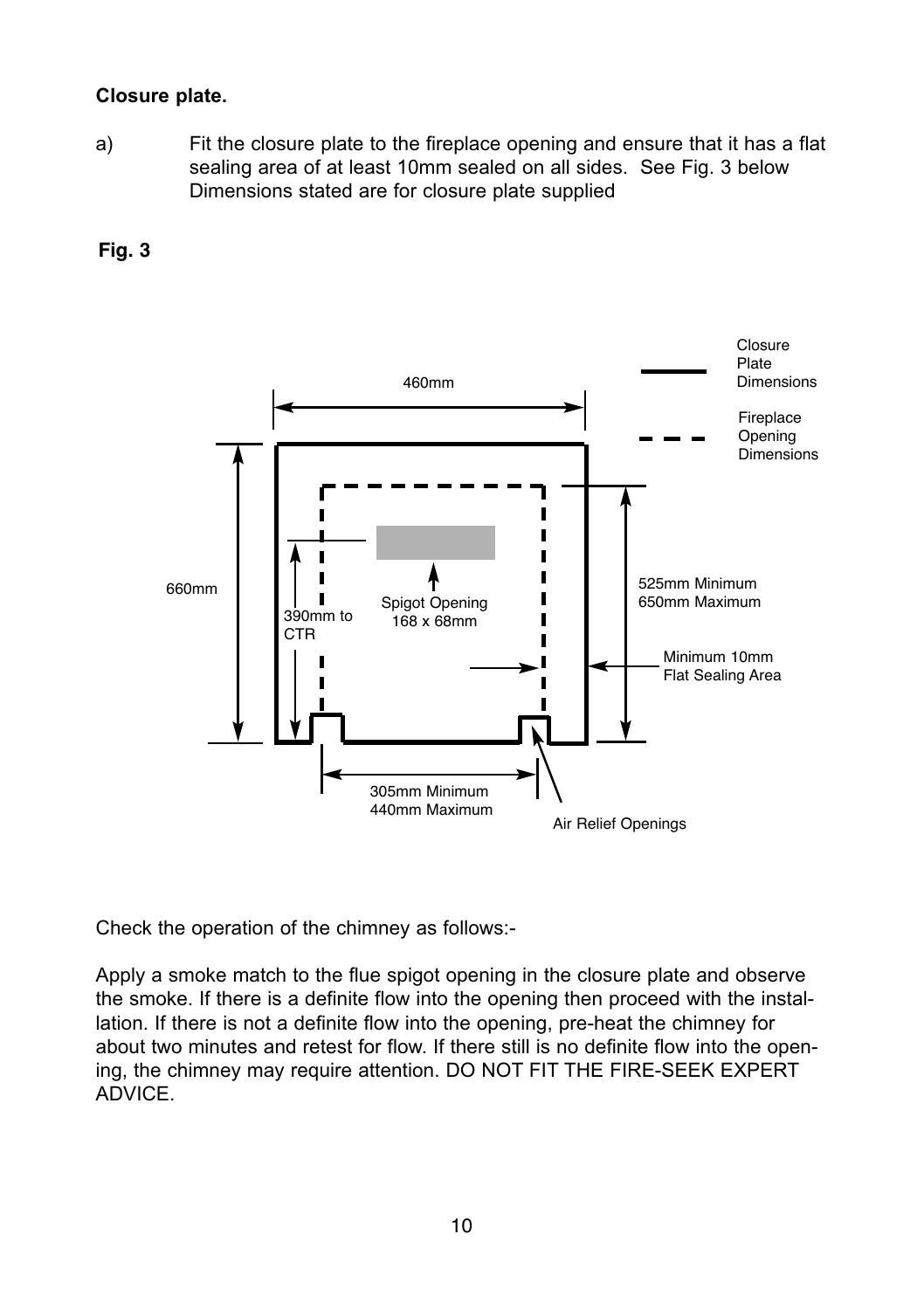# **2.3 GAS CONNECTION**

**Note :** A means of isolation must be provided near to the appliance to facilitate servicing.

Ensure that the gas supply is turned off before commencing.

The gas connection should be made to the appliance inlet elbow using 8 mm rigid tubing. The gas connection can be made left hand, right hand or rear. In line with current installation regulations, a restrictor should be fitted to the inlet pipework to isolate the appliance for servicing and repair purposes.

#### **Before making the final gas connection, thoroughly purge the gas supply pipe work to remove all foreign matter, otherwise serious damage may be caused to the gas control valve on the fire.**

# **2.4 GAS TIGHTNESS**

- a) Remove the pressure test point screw from the inlet elbow and fit a manometer.
- b) Turn on the main gas supply, fit the battery as described in section 2.6 then carry out a gas tightness test.
- c) Check that the gas pressure is 20.0 mbar  $(\pm 1.0 \text{ mbar})$ , 8.0 in w.g.  $+/-$ 0.4 in w.g. with the main burner running.
- d) Turn off the fire, remove the manometer and refit the pressure test point screw. Check the pressure test point screw for gas tightness with the appliance turned on using a suitable leak detection fluid or detector.

# **2.5 COMPLETING THE ASSEMBLY**

- a) Fit the radiants by carefully inserting the upper end first into the radiant canopy, and then lowering and seating the base of the radiants into the radiant support channel.
- b) Refit the dress guard.

# **2.6 FITTING THE BATTERY**

a) The battery holder is located at the bottom R/H/S rear of the fire, unscrew the cap, fit the AA battery supplied in the loose items pack and re-fit the cap. See Fig. 4 overpage.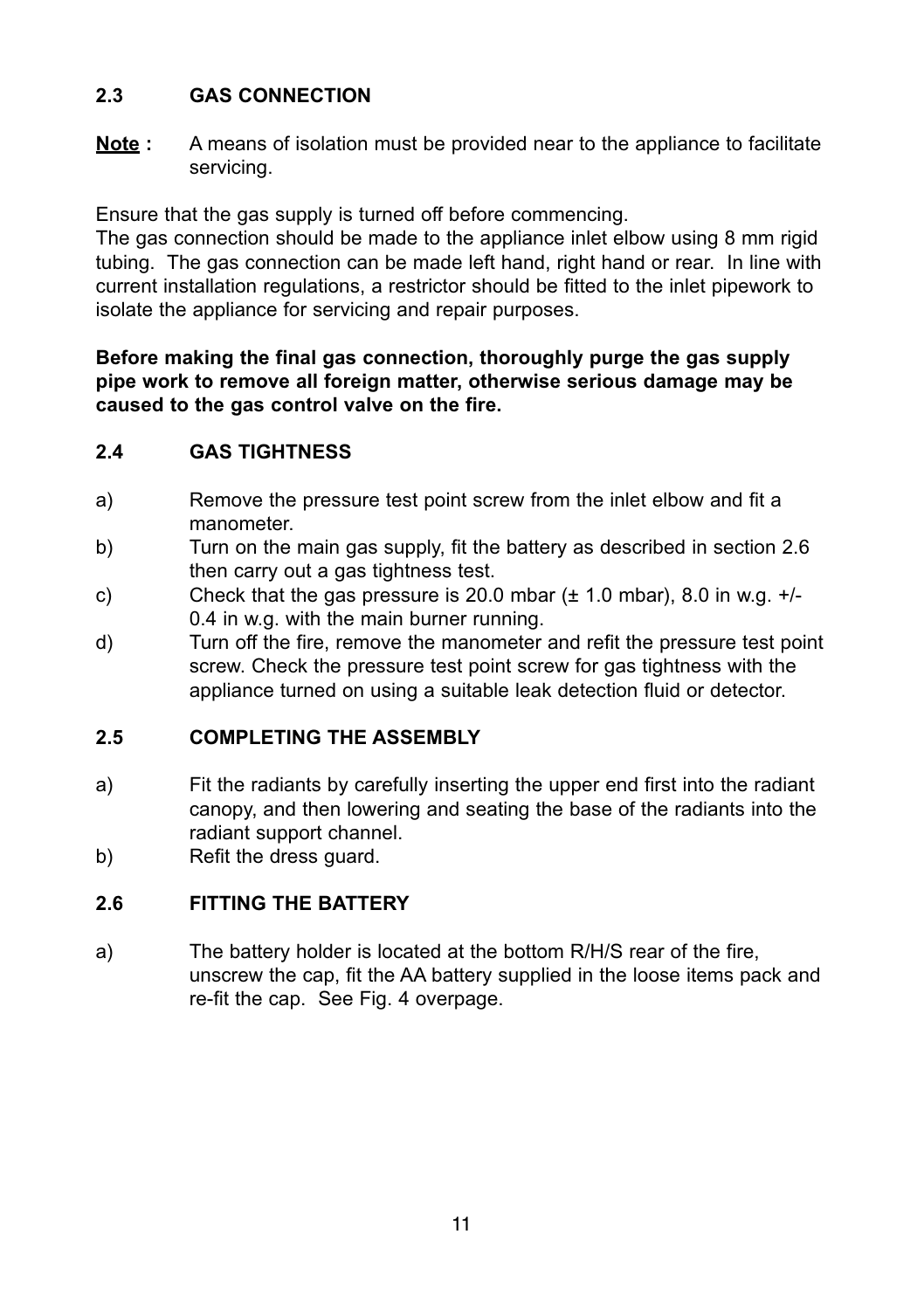# **Fig. 4 FITTING THE BATTERY (CONT.)**



#### **3.1 LIGHTING THE APPLIANCE**

- a) Light the pilot by depressing the control knob at the "off" position and turn anti-clockwise (with the control depressed) to the second position marked \*.
- b) When the pilot lights, (pilot can be seen through the bottom window of right hand radiant) hold the control knob down for 10 seconds.
- c) If the pilot fails to light, repeat the ignition sequence and hold in the control knob for slightly longer.
- d) When the pilot has lit, release the control knob from the depress position, depress slightly again and turn the control anti-clockwise to the high position and check for clearance of combustion products as detailed below.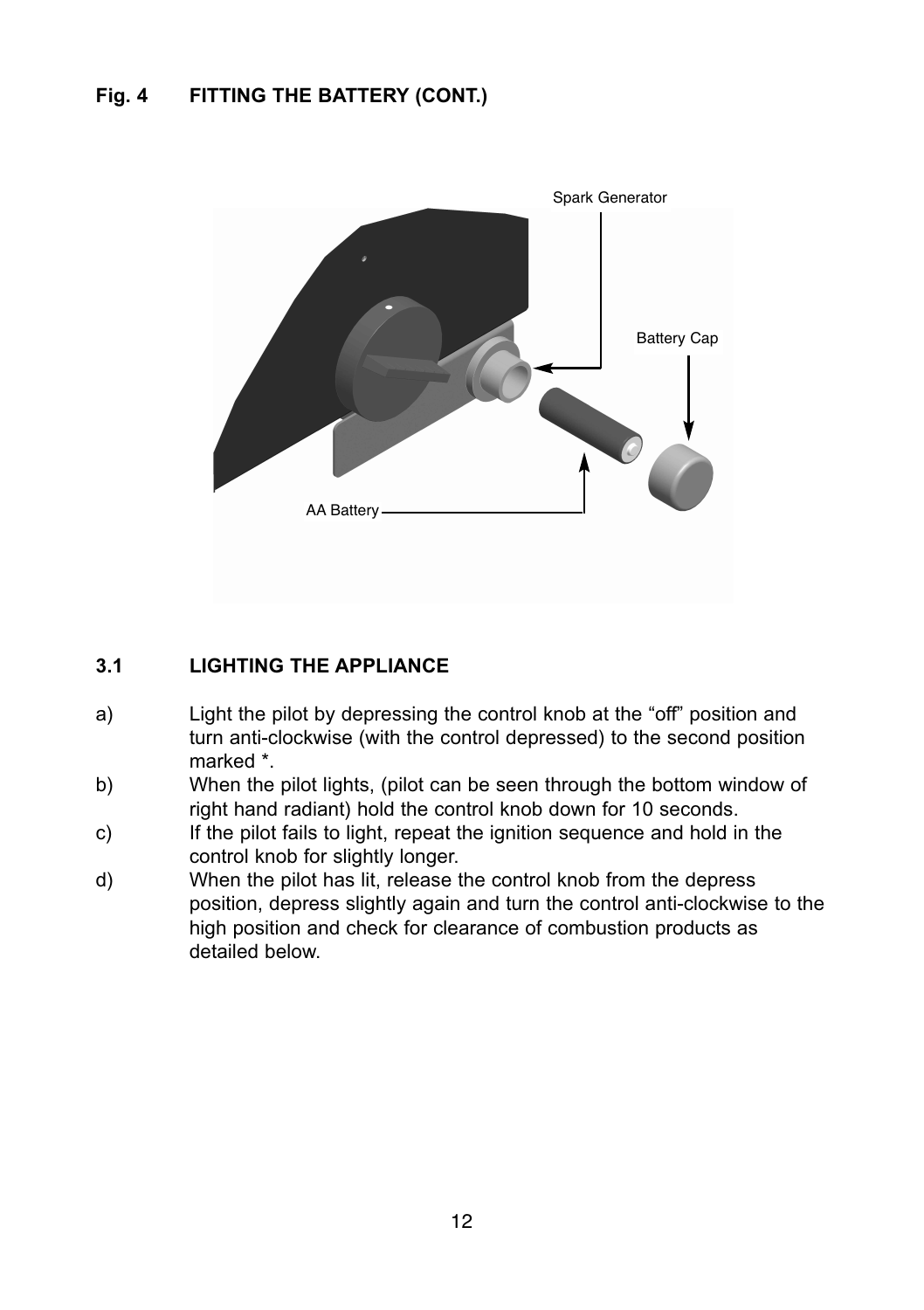#### **3.2 CHECKING FOR CLEARANCE OF COMBUSTION PRODUCTS**

- a) Close all doors and windows in the room. Remove the dress guard.
- b) Light the fire and turn to the maximum position. After 5 minutes hold the smoke match as shown in Fig. 5. Whilst hold ing the smoke match in the correct position, approximately 5mm below and inside the lower edge of the centre of the canopy. Ensure that most of the smoke is drawn into the flue aperture. If in doubt repeat the exercise after a further 5/10 minutes.
- **Note:-** It is recommended that the smoke match is fitted into an approved smoke match holder, when checking for clearance of combustion products.



Smoke match position approx. 5mm below and inside the front edge of the combustion chamber lid.

e) If the smoke is not drawn into the flue aperture, remove the flue spigot restrictor if fitted and repeat the spillage test.

If there is an extractor fan fitted in a joining room, then the spillage test must be repeated with the fan switched on and running at maximum speed. All interconnecting doors must be opened in accordance with the latest issue of BS 5440.

#### **Fig. 5**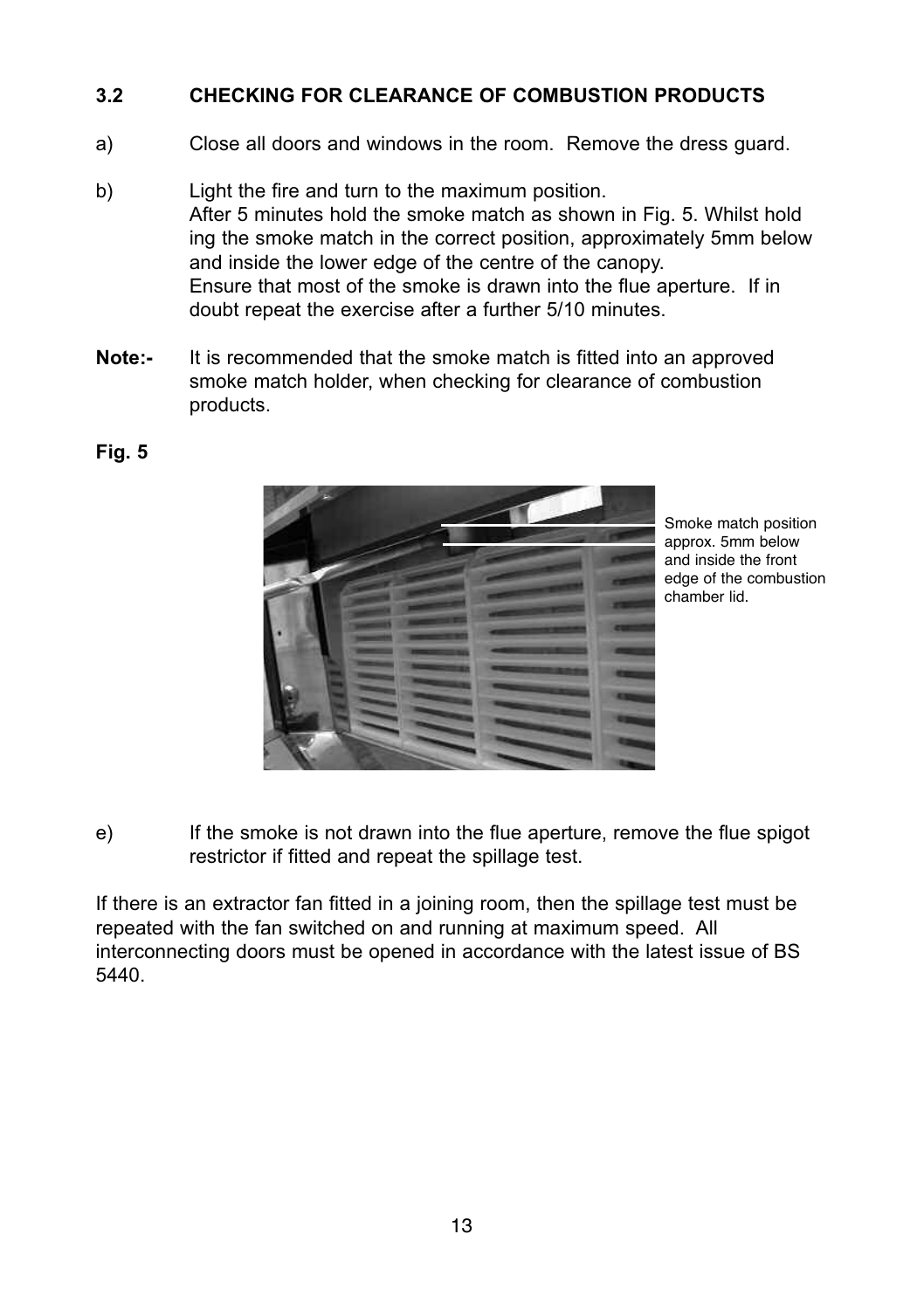# **IF SPILLAGE IS DETECTED**

The cause must be discovered and the fault corrected. If the fault cannot be corrected disconnect the appliance from the gas supply and seek expert advice. Possible causes of spillage from the appliance are:- chimney restriction, down draught or insufficient air supply to the room.

g) After ensuring that the fire is safe to use it should be left on "High" position to fully warm up. During this time a slight odour may be noticed, this is due to the "newness" of the fire and will soon disappear.

# **3.3 FINAL CHECK**

- a) Refit the dress-guard if it has not already been re-fitted.
- b) Recheck the operation of the fire on all settings.
- c) Make sure that the user knows how to operate the fire and refer them to the user book.
- d) Inform the user that the model number for ordering parts is shown on the rating plate. The rating plate can be viewed at the bottom left hand side of the rear panel.
- e) Inform the user the fire should be serviced annually for continued safe operation.
- f) Hand this instruction booklet to the customer.

# **3.4 ELECTRICAL CONNECTION**

The Flavel Welcome heater is supplied with a moulded three-pin plug (3 Amp) and

approximately 1.8 metres of flexible mains cable (1mm2). The appliance and surround should therefore be located close to a suitable mains socket to enable connection. The electrical socket MUST be easily accessible to allow disconnection.

This heater MUST be earthed. If in any doubt consult a suitable competent person.

#### **Connections**

 $L = Rrown \tN = RlineF = Green / Yellow$ 

Replacement fuses should be approved and conform to BS 1362.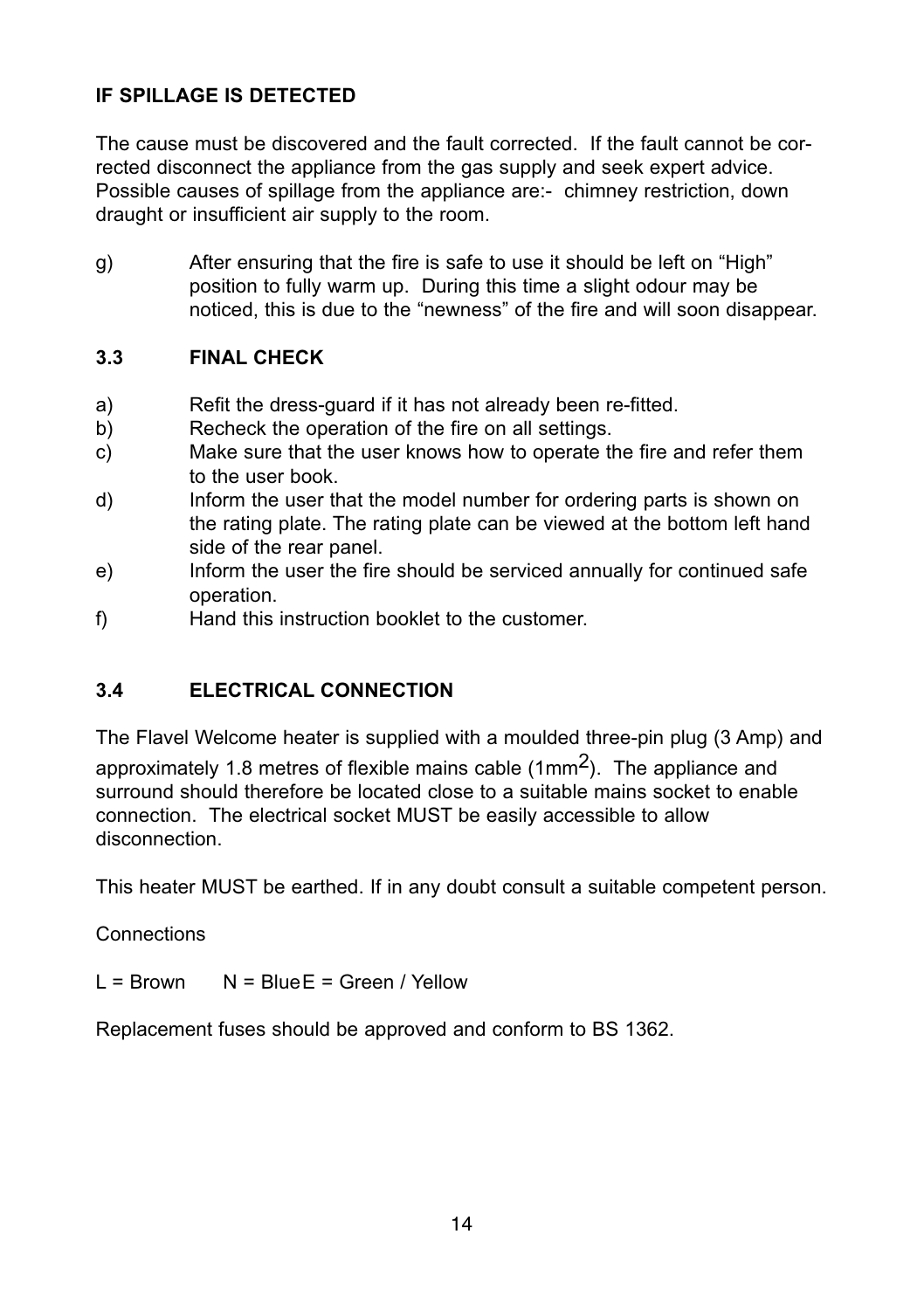#### **MAINTENANCE INSTRUCTIONS**

#### **Servicing Notes**

**Servicing should be carried out annually by a competent person such as a GAS SAFE registered engineer. The service should include visually checking the chimney and fire opening for accumulations of debris and a smoke test to check for positive up-draught in the chimney. In addition the oxy-pilot must be changed as a condition of the guarantee. The condition of the ceramic plaques should be checked and if necessary the whole set should be replaced with a genuine replacement set. After any servicing work a gas tightness check must always be carried out.**

**Ensure before any servicing work is commenced that the applinace is isolated from the electrical supply.**

#### **4.1 GENERAL ACCESS FOR SERVICING**

- 4.1.1 TO REMOVE THE UPPER CANOPY
- a) Prepare work area (lay down dustsheets etc.), Disconnect the appliance from the gas supply.
- b) Remove the four canopy rear fixing screws, and the two fixing screws that are located on the underside of the canopy (see fig 6 & 7 respec tively)
- c) Remove the radiants and move to a safe place
- d) Re-assemble in the reverse order.

#### **Fig. 6 Removing the four canopy rear fixing screws**

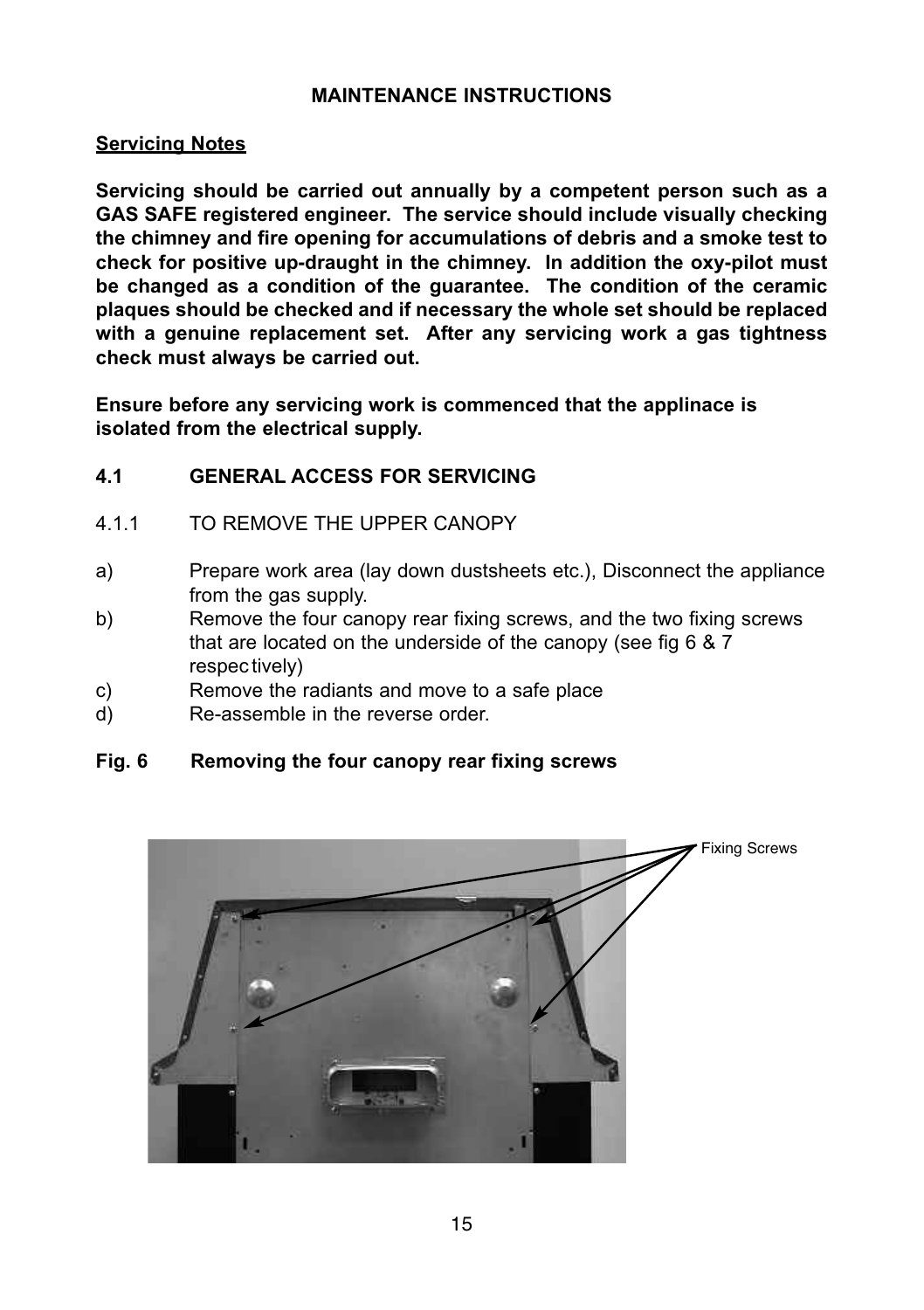# **Fig. 7 Removing the Upper Outer Case Fixing Screws**



### **4.2 REMOVING THE BURNER ASSEMBLY FROM THE FIRE**

a) Disconnect the appliance from the gas supply.

#### **Fig. 8**



- b) Remove the coal form from the front of the appliance, as shown above in Fig. 8
- c) Remove the front bezel by unscrewing the 2 retaining screws, as shown in Fig. 9 overpage.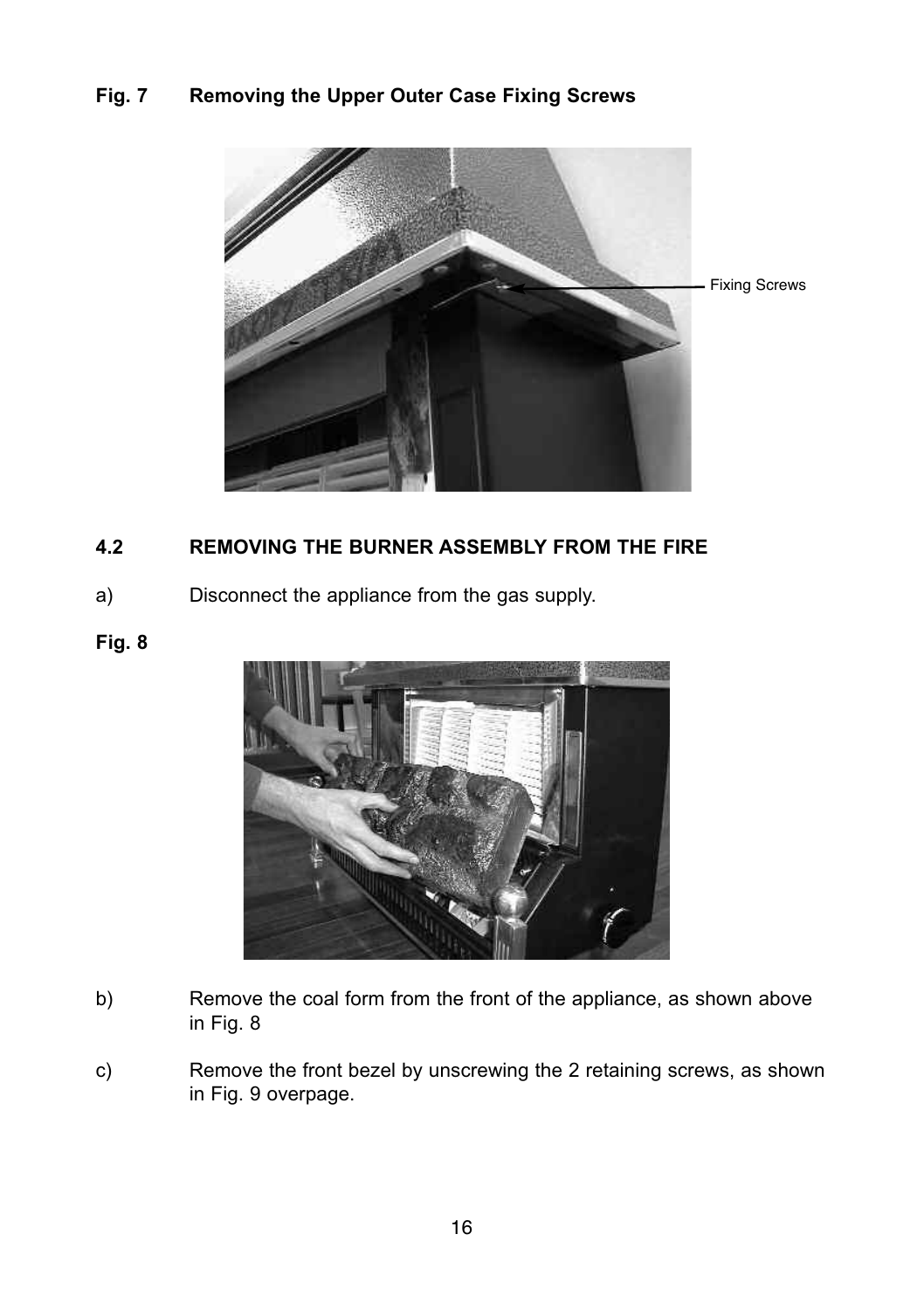# **Fig. 9**



Front bezel retaining screws

- d) Remove the four burner retaining screws, as shown below in fig 10. Disconnect the pilot assy. and slide the burner carrier to the right and lift clear.
- **Fig. 10**

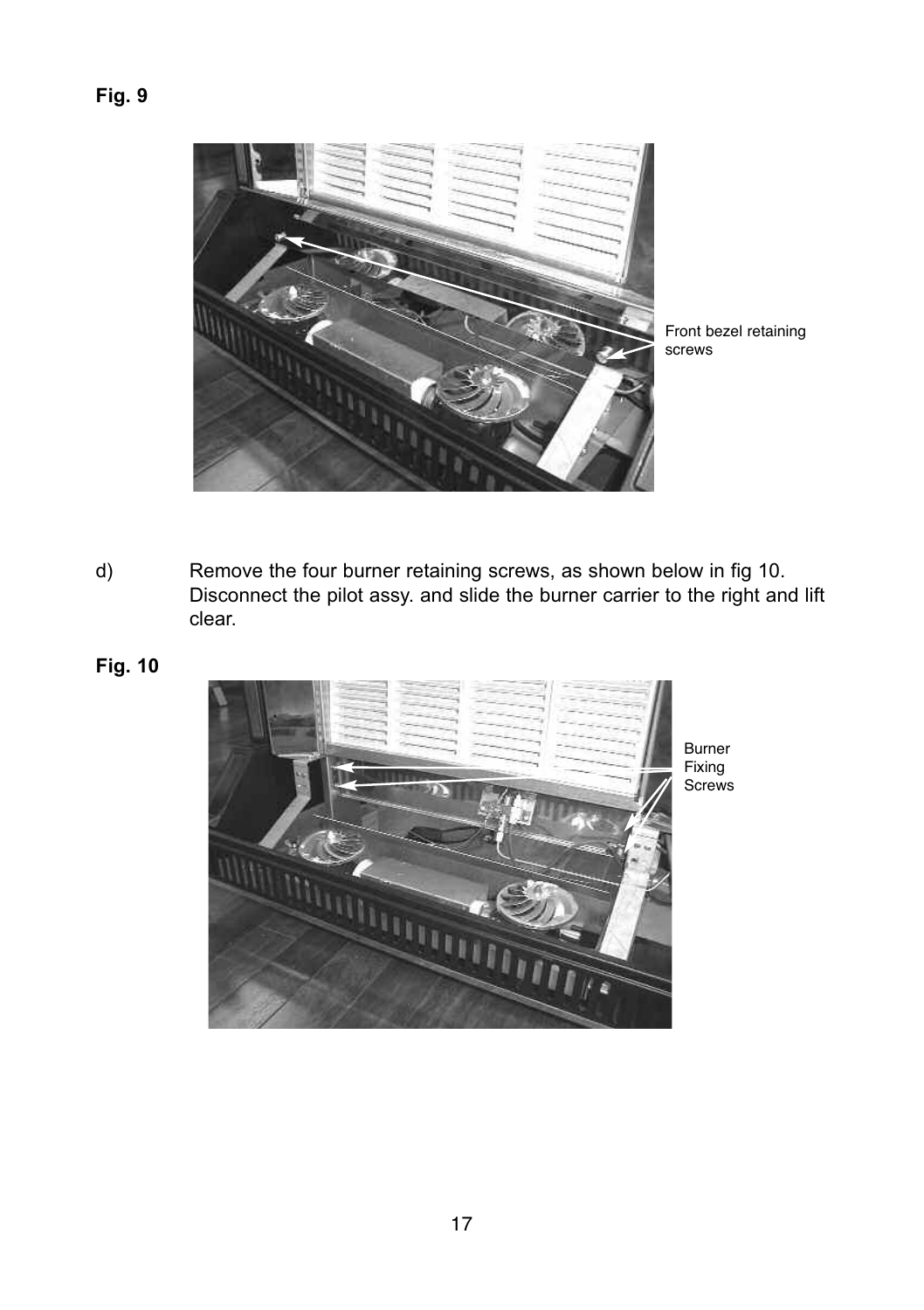### **4.3 REMOVING THE GAS VALVE FROM THE FIRE**

- a) Disconnect the appliance from the gas supply.
- b) Remove the upper canopy as shown in section 4.1
- c) Remove the left hand side panel, by unscrewing the rear panel fixing screws, then the base panel retaining screw, as shown below in fig. 11



c) Disconnect the pipes to the control valve and the control valve locknut as shown below in Fig. 12



**Fig. 12**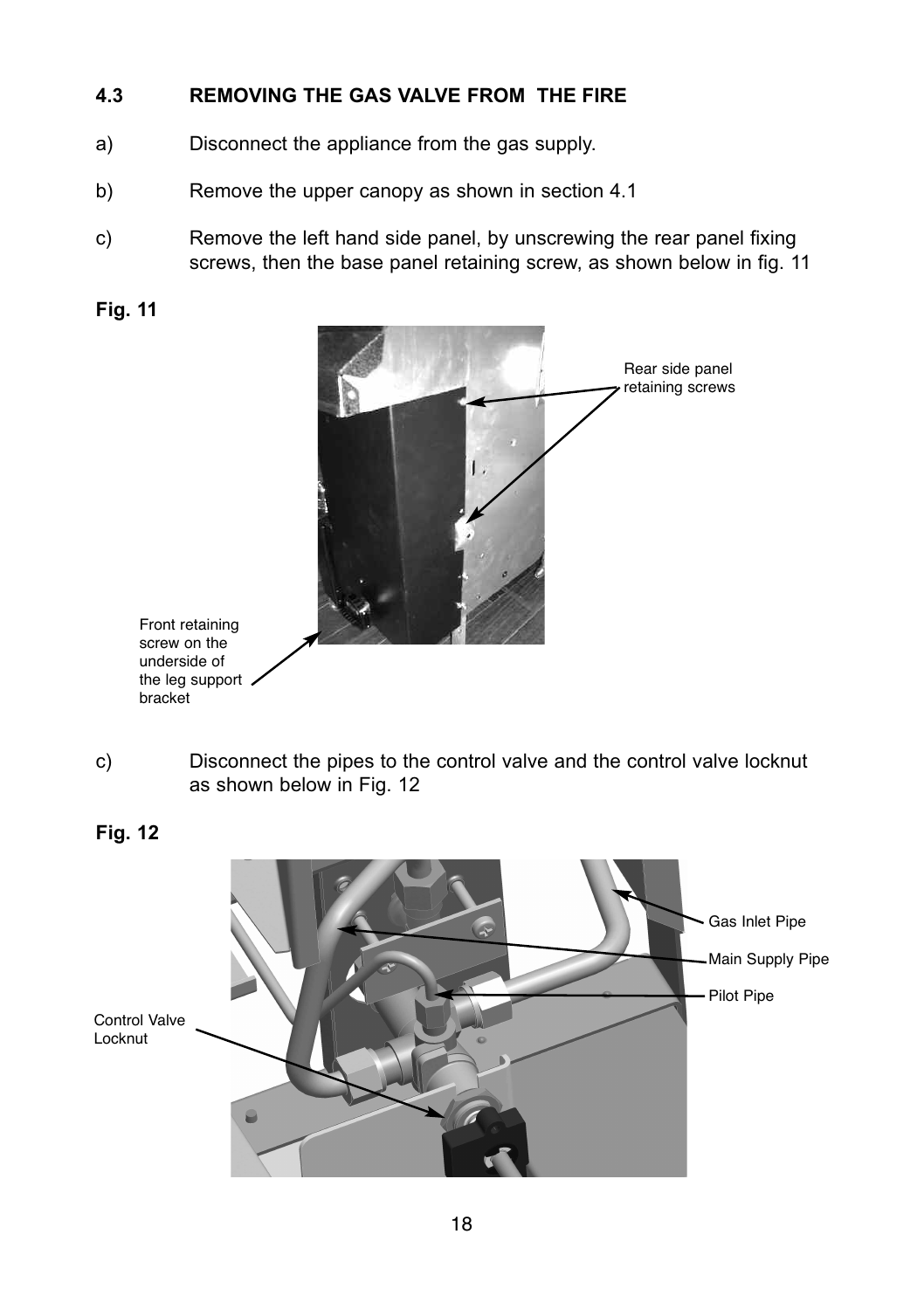d) Remove the valve retaining nut as shown below and disconnect the wires to the microswitch as shown on page 18, Fig. 12

# **4.4 REMOVING THE ODS- PILOT ASSEMBLY**

**Note : Because this appliance is fitted with an atmosphere sensing ODS-pilot it is not possible to replace the thermocouple separately, because the thermocouple position is factory set to a tight tolerance. Any replacement of parts on the pilot requires a complete new pilot assembly.**

- a) Remove the front panel and front bezel as described in section 4.2
- b) Unscrew the pilot fixing screws. These can be accessed from the front of the appliance with the front panel and bezel removed.
- c) Remove the thermocouple as described in section 4.3. (d)

#### **4.5 REMOVAL / REPLACEMENT OF THE RADIANTS**

Remove the radiants by lifting them slightly then pulling forward as shown in fig. 13 below.

#### **Fig. 13**

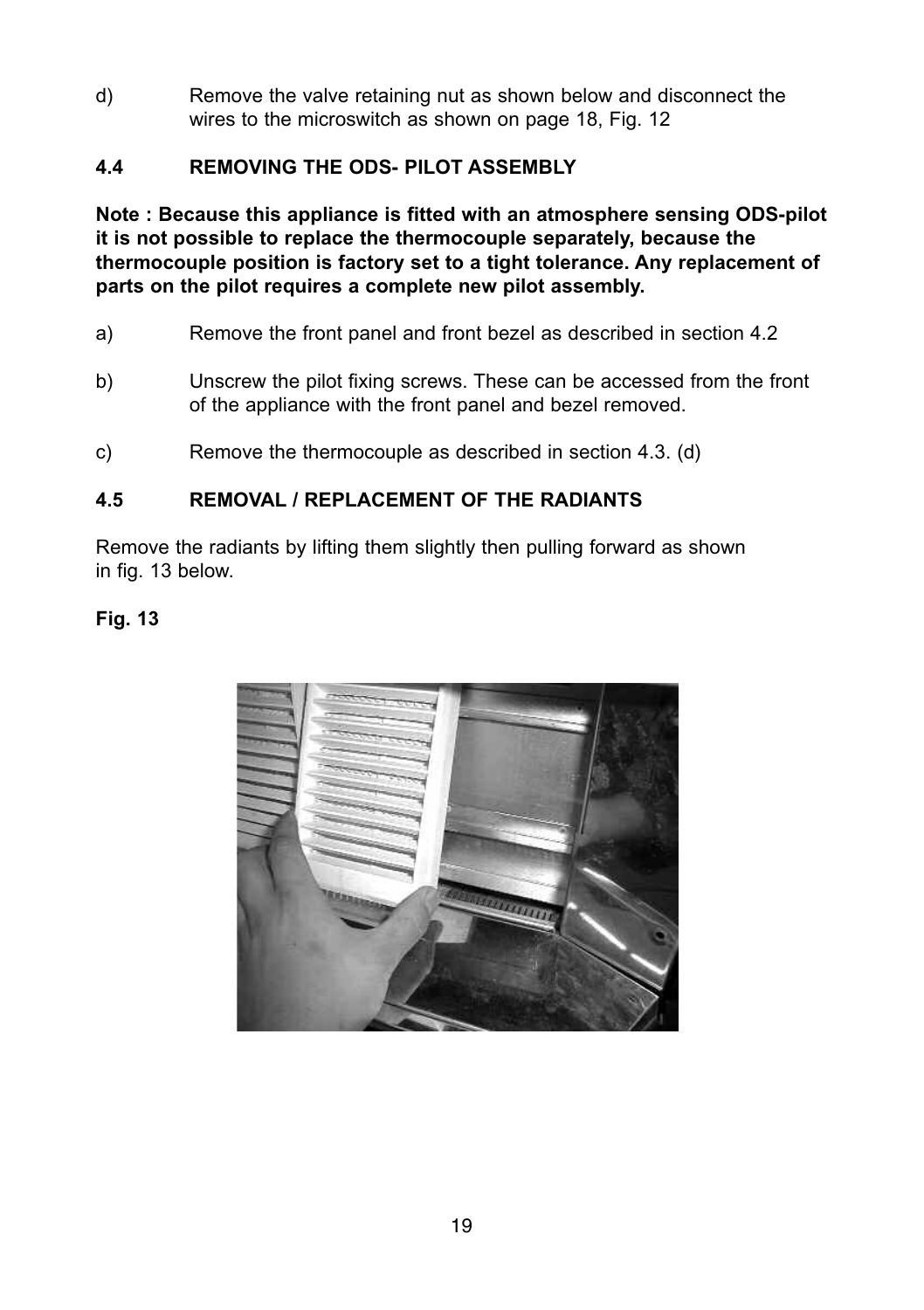#### **4.6 REMOVAL / REPLACEMENT OF THE LIGHTBULBS**

- **a) Isolate the appliance from the electricity supply.**
- b) Remove the coal form as shown on page 16, fig 8.
- c) Remove the bulbs from the bayonet fitting and replace with a new one of the correct specification, as shown below in fig. 14



# **Fig. 14**

# **PARTS SHORTLIST**

Replacement of any other parts must be carried out by a competent person such as a GAS SAFE registered gas installer or competent electrician.

The part numbers of the user replaceable parts are as follows, these are available from specialist spares stockists whose details can be found on our web site, www.cfm-europe.com, in the 'stockist' section.

| Ceramic Plagues Set  | FC-P079648 |
|----------------------|------------|
| Gas valve            | B-135670   |
| ODS Pilot Assy. (NG) | B-48360    |
| Control Knob         | B-137500   |
| Injector             | B-63240    |
| Mains Cable          | B-77270    |

**Due to our policy of continual improvement and development the exact accuracy of illustrations and descriptions contained in this book cannot be guaranteed.**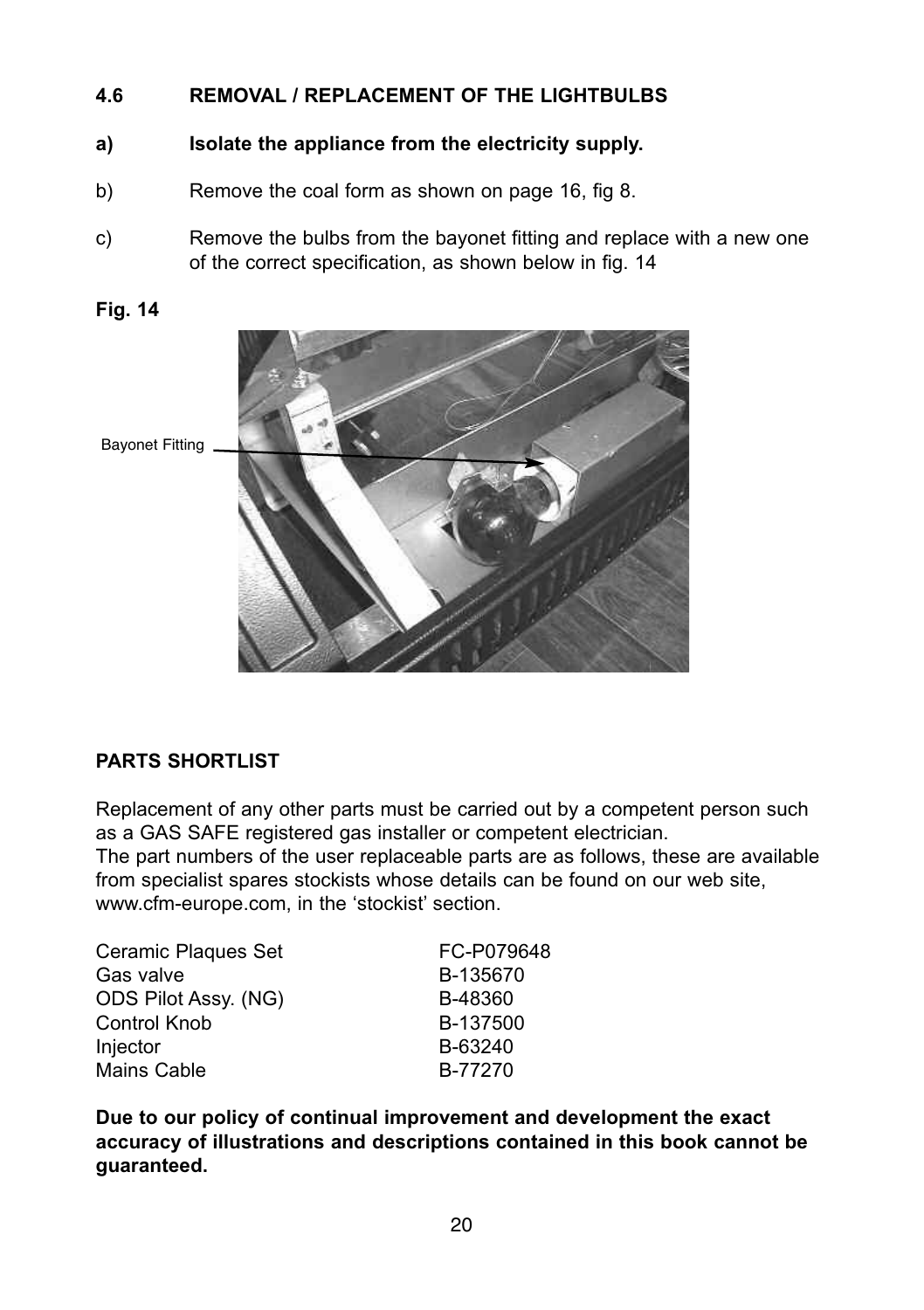

# **WELCOME**

# **BATTERY IGNITION RADIANT CONVECTOR GAS FIRE**

**User Instructions**

**This section of the instructions should be read by the user before operating the appliance and retained for future reference**

**Model No's FWERN0EN & FWERR0EN are for use on Natural Gas (G20) at a supply pressure of 20 mbar in G.B. / I.E.**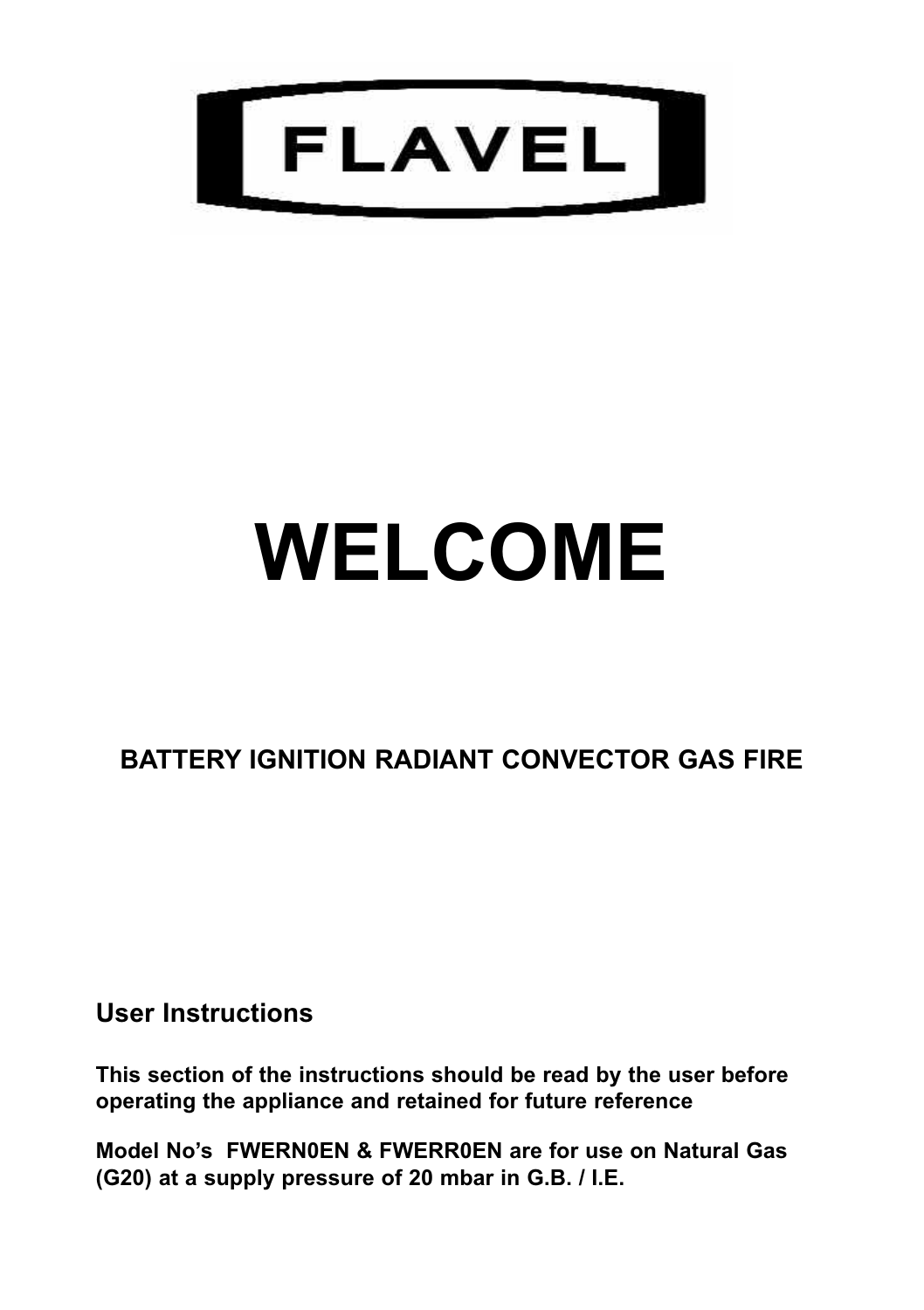# **INSTALLATION INFORMATION**

#### **CONDITIONS OF INSTALLATION**

It is the law that all gas appliances are installed only by a competent (e.g. GAS SAFE Registered) Installer, in G.B. in accordance with the installation instructions and the Gas Safety (Installation and Use) Regulations 1998. Failure to install appliances correctly could lead to prosecution. It is in your own interest and that of safety to comply with the law.

The fire may be fitted below a combustible shelf provided that the shelf is at least 200mm above the top of the appliance and the depth of the shelf does not exceed 150mm.

The fire may be installed below combustible shelves which exceed 150mm deep providing that the clearance above the fire is increased by 15mm for each 25mm of additional overhang in excess of 150mm.

**No purpose made additional ventilation is normally required for this appliance when installed in G.B. When installed I.E. please consult document I.S. 813 : 1996 Domestic Gas Installation which is issued by the National Standards Authority of Ireland. Any purpose made ventilation should be checked periodically to ensure that it is free from obstruction.**

If the chimney or flue has been previously used by appliances burning fuels other than gas they must be swept prior to the installation of this fire.

If this appliance is fitted directly on to a wall without the use of a fireplace or surround, soft wall coverings such as wallpaper, blown vinyl etc. could be affected by the heat and hot air and may discolour or scorch. This should be considered when installing or decorating.

The appliance **MUST** be disconnected from the mains supply before commencing cleaning, or maintenance.

The Model number of this appliance is as stated on the rating plate affixed to the inner rear panel of the fire and the appliance is manufactured by:-

BFM Europe Ltd Trentham Lakes Stoke on Trent ST4 4TJ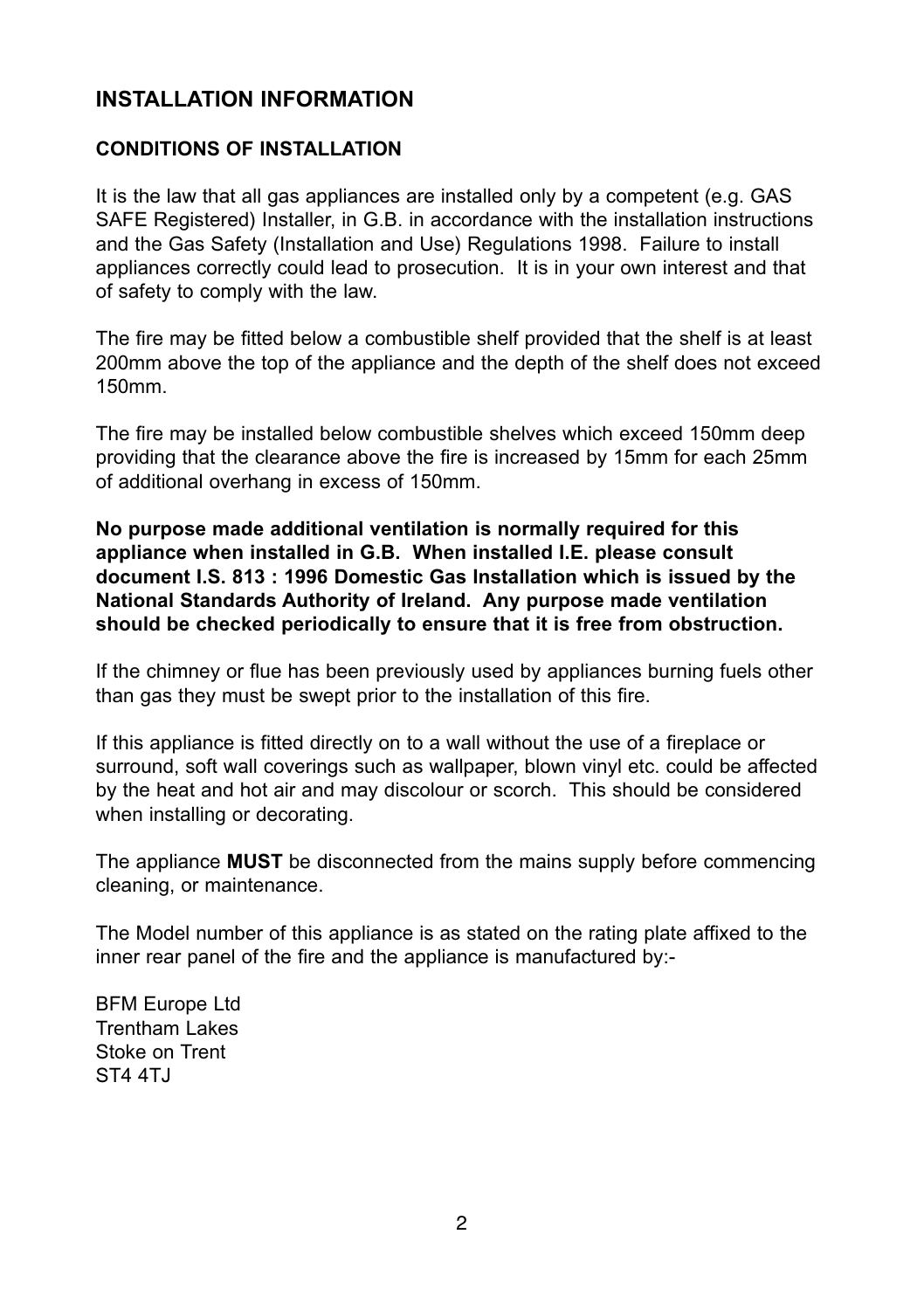# **ABOUT YOUR NEW FLAVEL WELCOME GAS FIRE**

The Flavel Welcome gas fire incorporates a unique and highly developed heat exchanger which combined with the radiant plaques gives maximum heat whilst maintaining reasonable running costs

Please take the time to fully read these instructions as you will then be able to obtain the most effective and safe operation of your fire.

# **IMPORTANT SAFETY INFORMATION**

#### **WARNING**

**This appliance has a naked flame and as with all heating appliances a fireguard should be used for the protection of children, the elderly and infirm. Fireguards should conform to B.S. 8423 : 2002 should be fitted. (Fireguards for use with gas heating appliances).**

It is important that this appliance is serviced at least once a year by a GAS SAFE registered gas installer and that during the service the fire is removed from the fire opening and the chimney or flue visually checked for fallen debris or blockages which must be removed. The chimney should also be checked to ensure clearance of flue products. We recommend that during the annual service, replacement of the Oxypilot is carried out. **After installation or during servicing a spillage test must always be carried out.**

Rubbish of any type must NEVER be thrown onto the ceramics, this could affect safe operation and damage the fire.

Any debris or deposits should be removed from the fuel-bed from time to time. This may be carried out by referring to the cleaning section as described later in this book.

Only the type of ceramics must be used and only complete and genuine replacement sets must be sourced from BFM Europe Ltd.

Always keep furniture and combustible materials well clear of the fire and never dry clothing or items either on or near to the fire. Never use aerosols or flammable cleaning products near to the fire when it is in use.

**The ceramic fuel-bed remains hot for a considerable period after use and sufficient time should be allowed for the fire to cool before cleaning etc. The fire must only be operated with the dress guard supplied with the fire**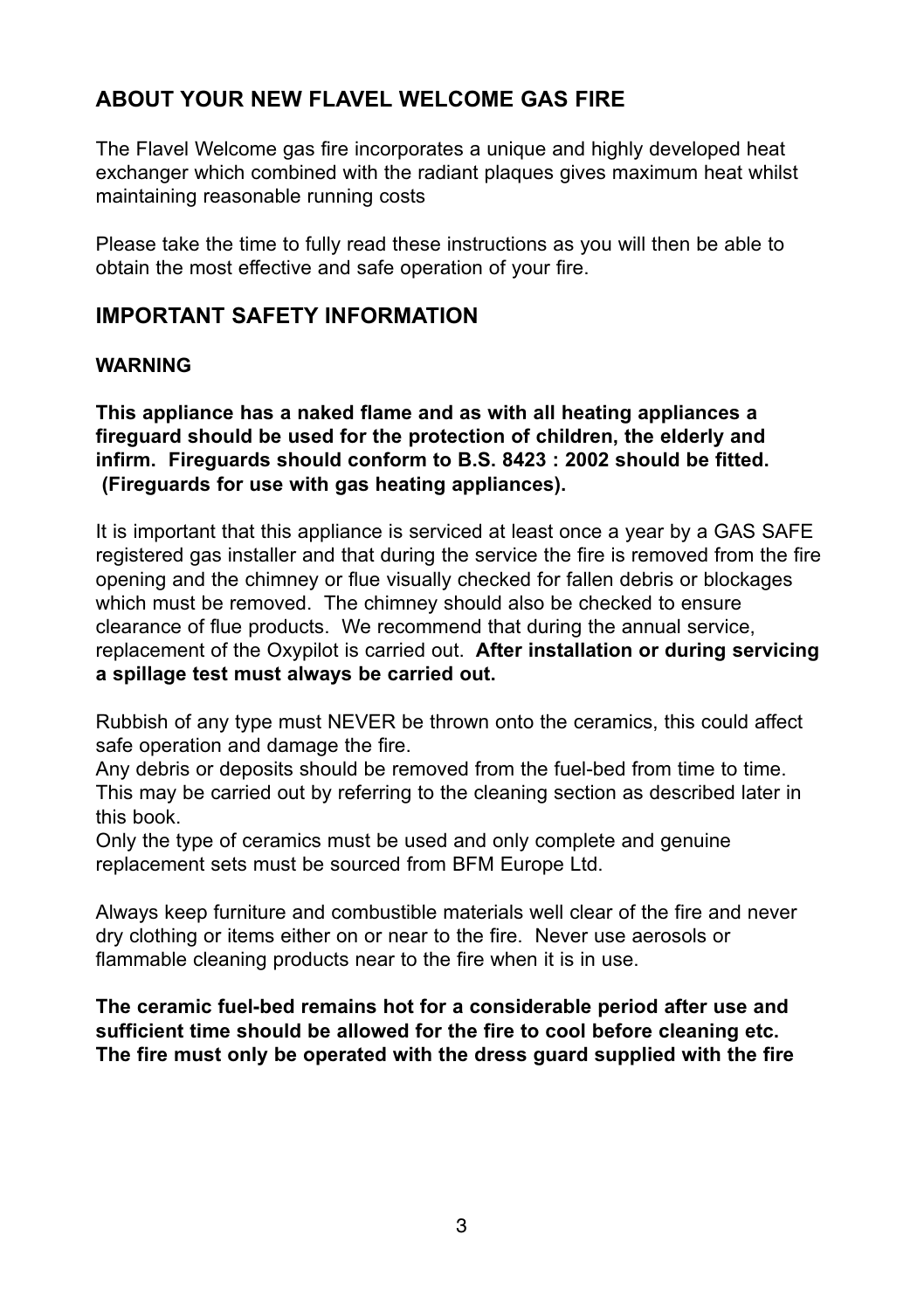# **OPERATING THE FIRE**

- a) Light the pilot by depressing the control knob at the "off" position and turn anti-clockwise (with the control depressed) to the second position marked \*.
- b) When the pilot lights, (pilot can be seen through the central ceramic plaque) hold the control knob down for 10 seconds.
- c) If the pilot fails to light, repeat the ignition sequence and hold in the control knob for slightly longer.
- d) When the pilot has lit, release the control knob from the depress position, depress slightly again and turn the control anti-clockwise to the HIGH position and check for clearance of combustion products as detailed below.

To uilise the electric flame effect, push the plug into a suitable mains socket oulet and switch on. When not required the appliance should be switched off at the mains outlet.

#### **WARNING**

**If the fire goes out for any reason or is turned off and it is necessary to relight the fire it is important to allow the fire to cool for 3 minutes before attempting to re-light it.**

# **SPILLAGE MONITORING SYSTEM**

This appliance is fitted with a spillage monitoring system which shuts down the fire if the evacuation of combustion products from the fire is affected by a partially or fully blocked flue.

If this system operates the fire will go out. If this occurs, leave the fire for at least three minutes then follow the lighting procedure as described in the previous section. **In the event of repeated operation a GAS SAFE registered gas installer must be called to investigate and rectify the cause.**

# **CLEANING - WARNING**

Before attempting any cleaning operation ensure that the fire has been allowed to fully cool.

# **CLEANING THE CERAMICS**

We do not recommend regular cleaning of the ceramics as these are fragile and damage may result. They make be cleaned occasionally however as described on page 6 of this user book. **None of these parts must be washed or exposed to any cleaning agents or water**.

Any damaged parts must be replaced by contacting your dealer or telephoning BFM Europe Ltd. on the number stated on the rear cover of this book. The ceramics must only be replaced with a complete and genuine replacement set and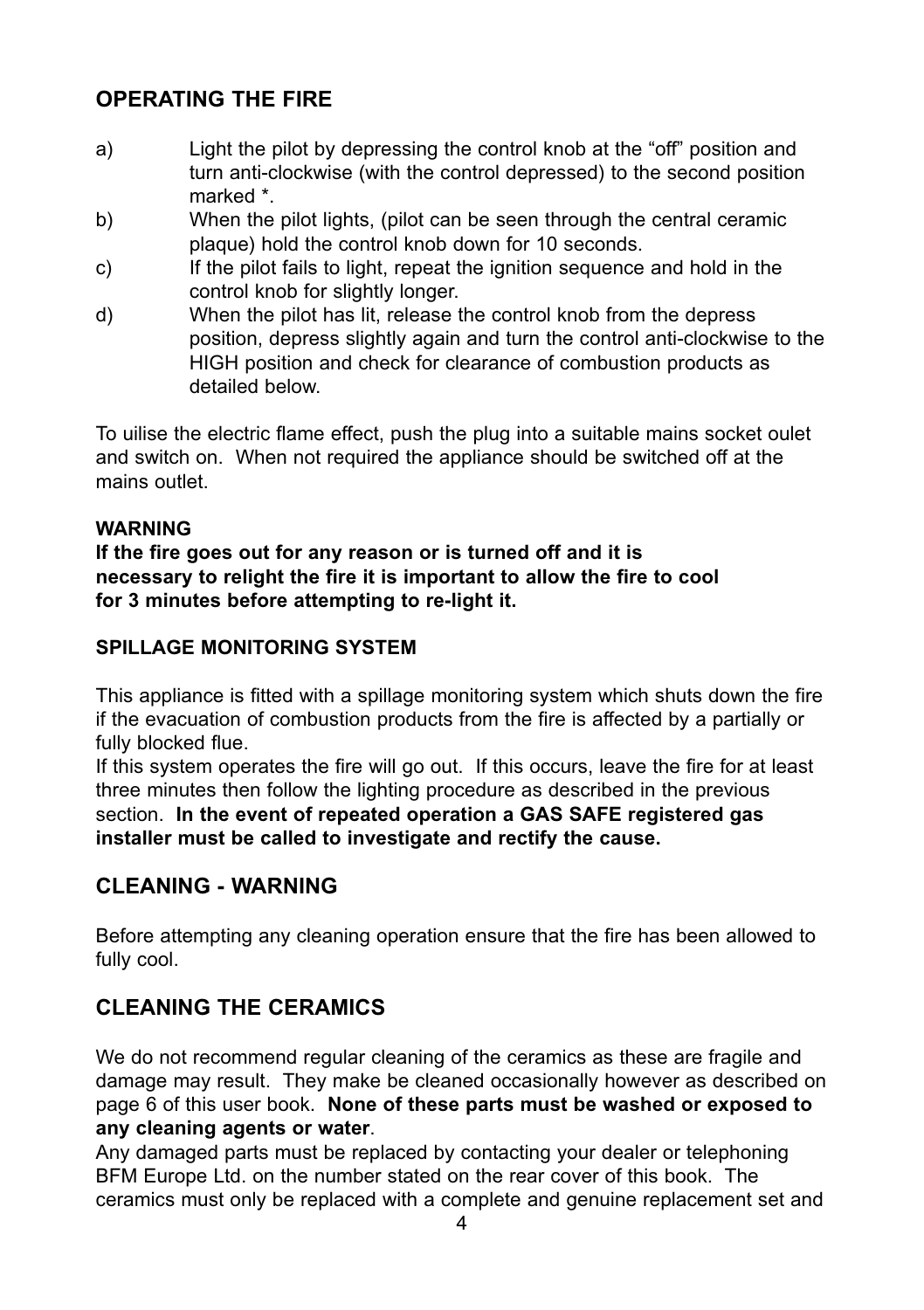the fire must never be run with the wrong number or damaged ceramics. The ceramics must be carefully re-assembled as stated in the following section.

#### **LIGHTING WITH A SPILL**

#### **Important do not light with a wax taper**

In the unlikely event of the piezo ignition unit failing to light the fire, turn the control knob to the OFF position, and wait a minute or so for the gas to disperse. The fire can then be lit by using a spill.

- a) Apply a lighted spill through bottom window of the central radiants. Light the pilot by depressing the control knob at the "off" position and turn anti-clockwise (with the control depressed) to the second position marked \*.
- b) When the pilot lights, remove the spill and continue to hold the control knob down for 10 seconds.
- c) If the pilot fails to light, repeat the ignition sequence and hold in the control knob for slightly longer.
- d) When the pilot has lit, release the control knob from the depressed position, depress slightly again and turn the control anti-clockwise to the high position.

#### **WARNING : Before attempting any cleaning operation ensure that the fire has been allowed to fully cool.**

#### **CLEANING THE DRESSGUARD OR REFLECTOR.**

Remove the dress-guard by pulling the location wire out at the left hand side, and lifting away. See fig. 2 overpage.

Clean the dress-guard or reflector by wiping with a damp cloth, and polish with a dry duster. DO NOT USE ABRASIVE CLEANERS

#### **CLEANING THE CASE.**

Dusting is normally all that is required. But where extra cleaning is necessary, use a damp cloth.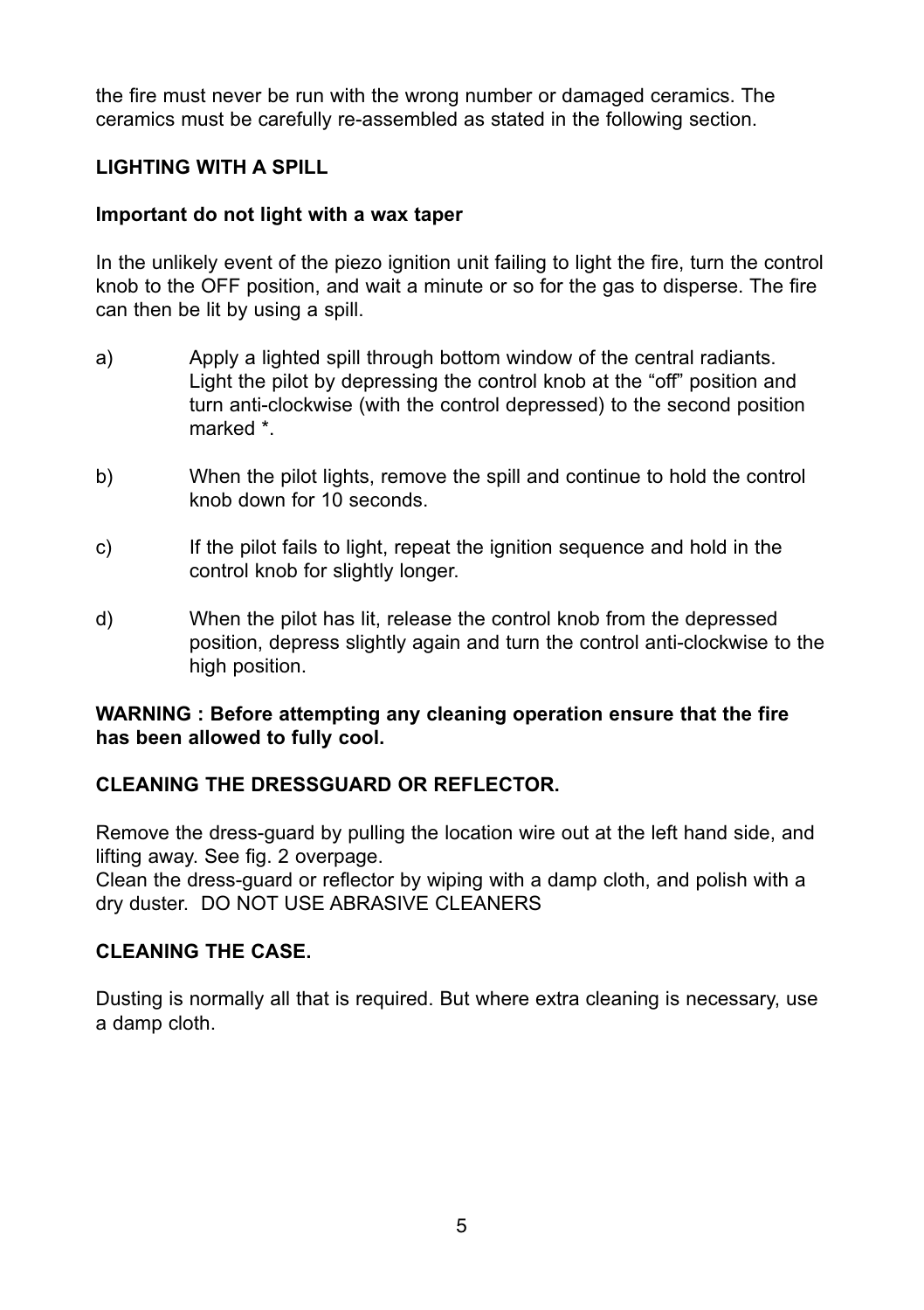

#### **CLEANING THE RADIANTS**

The ceramics may discolour slightly over a period of time, this is normal for radiant fires. Any dust or small soot deposits that accumulate on the ceramics can easily be cleaned. Carefully remove the ceramics and brush gently with a soft brush. To remove the ceramic, remove the dress-guard as shown in fig. 2. Remove the radiants by lifting them slightly then pulling forward as shown below in fig. 3

#### **Fig. 3**



Rear face of radiant plaques to be placed against positioning brackets when re-fitting

#### **REPLACING THE RADIANTS**

When replacing the radiants, always ensure that they are correctly located as shown in fig. 3 above, with the rear face of the radiant plaque sitting against the support bracket as shown.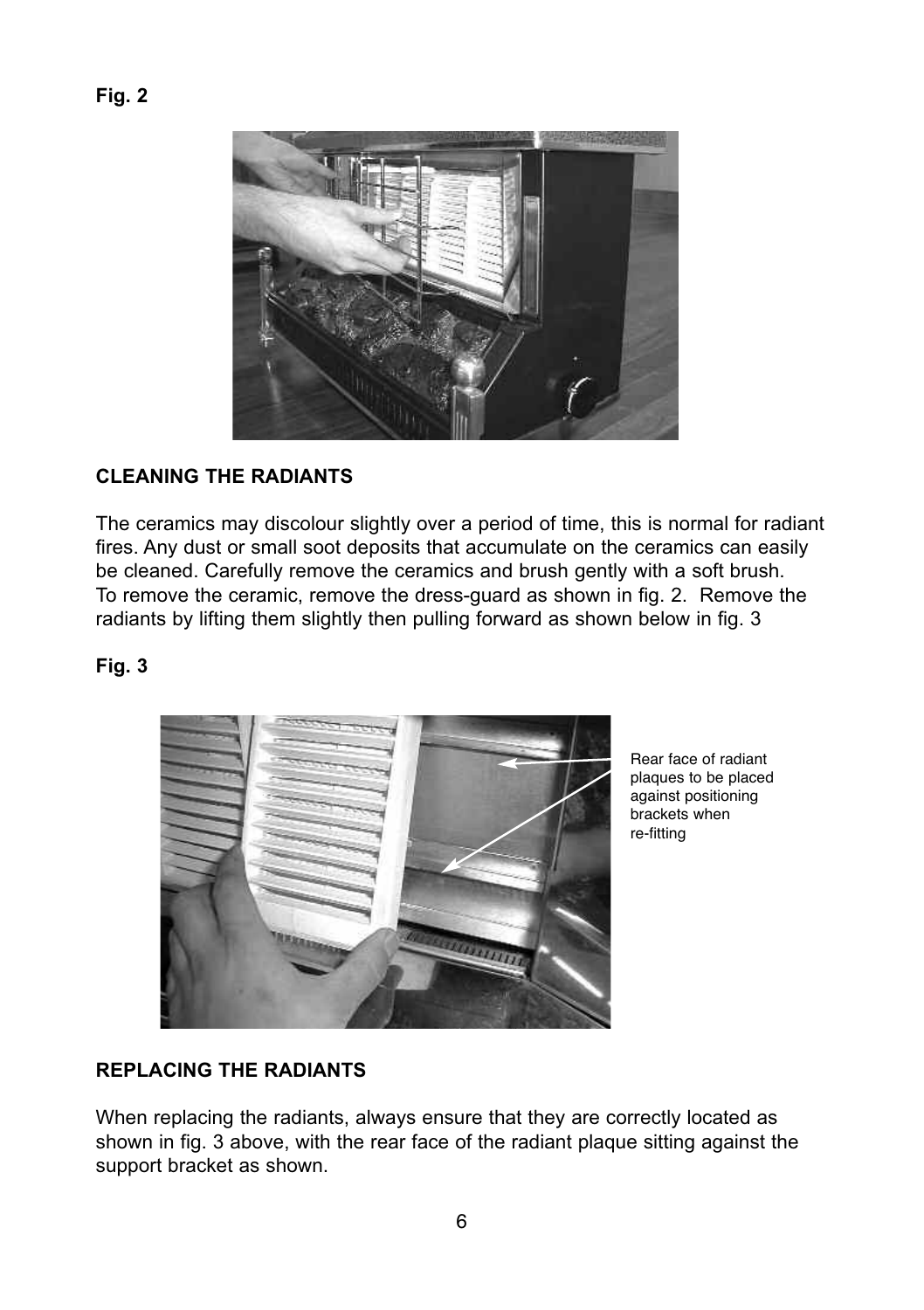# **REPLACING THE BATTERY IN THE IGNITION GENERATOR**

The battery holder is located at the bottom R/H/S of the fire, unscrew the cap, fit a new AA battery and re-fit the cap. See fig. 4 below.

#### **Fig. 4**



**IN THE EVENT OF THE FIRE FAILING TO LIGHT, PLEASE VISUALLY CHECK FOR SPARKING AT THE IGNITION ELECTRODE ON THE PILOT. IF NO SPARK IS PRESENT PLEASE REPLACE THE BATTERY AS DETAILED ABOVE. SERVICE CALLS THAT ARE A DIRECT RESULT OF FLAT BATTERIES WILL BE CHARGED FOR BY THE MANUFACTURER AS THE BATTERY IN THE FIRE IS A CONSUMABLE ITEM THAT WILL REQUIRE ROUTINE REPLACEMENT.**